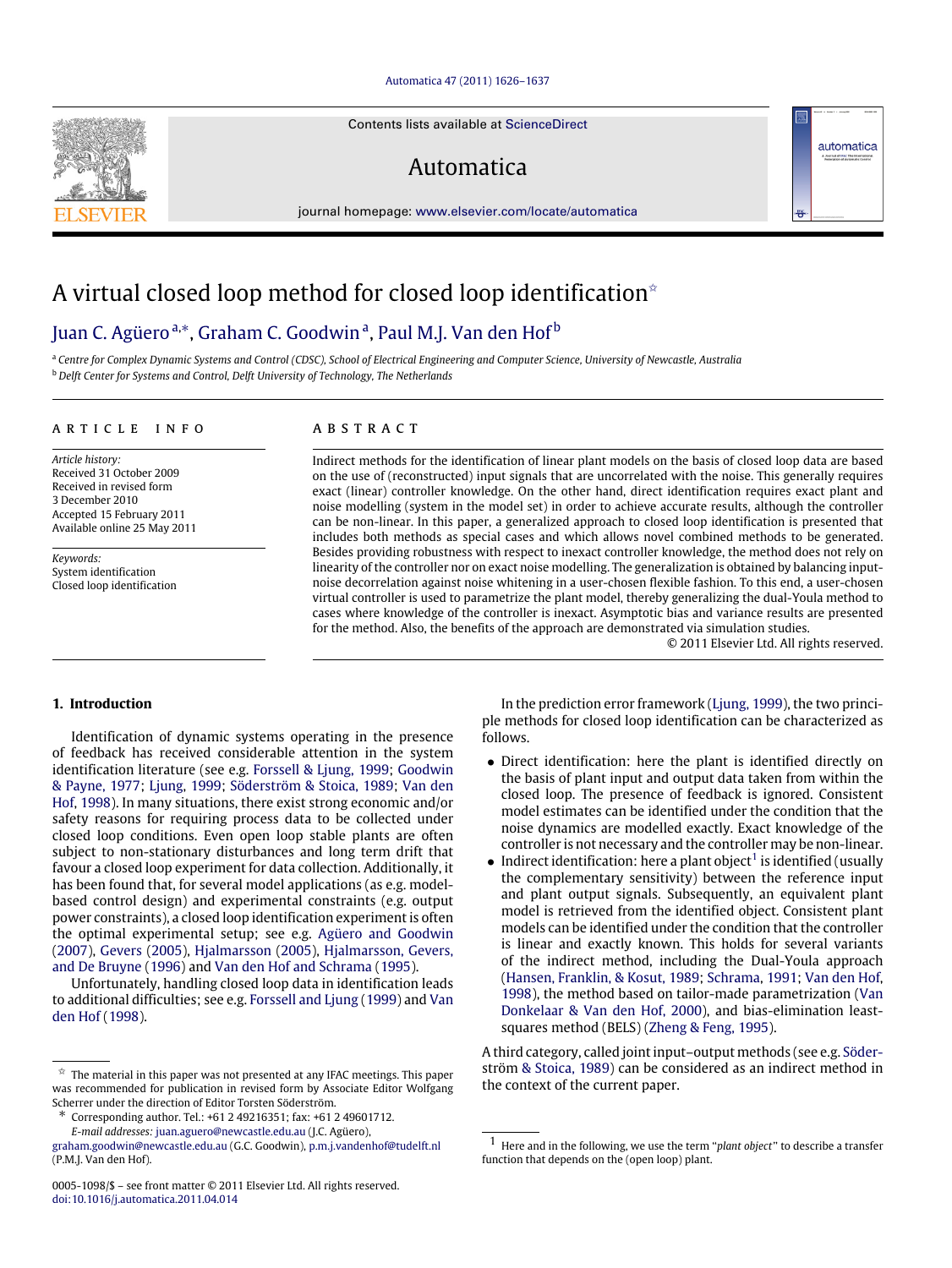In practice, one would ideally like to have identification tools that combine the advantageous properties of both direct and indirect methods. In particular, one would like to be able to handle the following situations.

- When a (slightly) non-linear controller is present in the loop, e.g. a linear controller that saturates regularly, or that is not exactly known.
- When the noise disturbances are non-stationary or cannot be modelled exactly by stationary white noise filtered through a linear time-invariant system.

In the above situations, neither direct nor indirect methods provide consistent model estimates and the number of alternatives is very limited. The Projection Method [\(Forssell](#page-10-16) [&](#page-10-16) [Ljung,](#page-10-16) [2000\)](#page-10-16) was proposed to deal with non-linear controllers, by identifying noncausal FIR models to approximate non-linear sensitivity functions. Alternatively, Instrumental Variable methods [\(Gilson](#page-10-17) [&](#page-10-17) [Van](#page-10-17) [den](#page-10-17) [Hof,](#page-10-17) [2005;](#page-10-17) [Söderström,](#page-10-18) [Stoica,](#page-10-18) [&](#page-10-18) [Trulsson,](#page-10-18) [1987\)](#page-10-18) can handle nonlinear controllers and yield consistent plant models irrespective of noise under-modelling.

In this paper we develop a novel approach that takes a more generalized perspective. Realizing that all indirect methods use controller knowledge to exactly decorrelate the identification input signal from the noise, we will focus on this decorrelation and develop a generalized approach that is robust against controller non-linearity and inexact controller knowledge.

A central issue in our development is the choice of a virtual controller [\(Agüero,](#page-10-19) [2005;](#page-10-19) [Agüero](#page-10-20) [&](#page-10-20) [Goodwin,](#page-10-20) [2004;](#page-10-20) [Goodwin](#page-10-21) [et al.,](#page-10-21) [2008\)](#page-10-21) which approximates the real (possibly non-linear) controller. This virtual controller will be deployed only for input signal construction to be used in identification. The more accurate the virtual controller, the less noise correlation will be present in the identification input. As a result, the bias due to having an inexact noise model will be reduced. In this way our method generalizes both the direct and indirect method of closed loop identification. Our approach leads to a sliding mechanism between these two extremes. The user can make an appropriate choice depending on his/her faith in either the quality of the noise model, or the available knowledge and linearity of the controller.

The current paper completes and generalizes the analysis originally presented in [Agüero,](#page-10-22) [Goodwin,](#page-10-22) [and](#page-10-22) [Van](#page-10-22) [den](#page-10-22) [Hof](#page-10-22) [\(2008\)](#page-10-22), see also [Agüero](#page-10-20) [and](#page-10-20) [Goodwin](#page-10-20) [\(2004\)](#page-10-20) and [Goodwin](#page-10-21) [et al.](#page-10-21) [\(2008\)](#page-10-21).

The remainder of the paper is organized as follows: In Section [2](#page-1-0) we introduce closed loop identification in a general non-linear setting. In Section [3](#page-2-0) we describe the new approach for identification of closed loop systems. In Section [4](#page-3-0) we show how the virtual closed loop (VCL) method generalizes known schemes for closed loop identification. In Section [5](#page-4-0) we analyse the spectra of signals appearing in the VCL method. In Section [6](#page-5-0) we show how the choice of parameters in the virtual closed loop method affects the asymptotic bias and the estimation accuracy of the identification for systems operating in closed loop. We also analyse the accuracy of the estimates provided by VCL. In Section [7](#page-7-0) we provide general guidelines to design filters necessary to implement the identification procedure using VCL. In Section [8](#page-7-1) we illustrate how to use VCL to identify a simple system. Finally in Section [9](#page-10-23) we draw conclusions.

#### <span id="page-1-0"></span>**2. Closed loop identification setup**

We consider a data generating system  $\delta$ :

$$
y_t = G_o(q)u_t + v_t
$$

$$
v_t = H_o(q)w_t
$$
 (1)

where  $q$  is the forward-shift operator,  $y_t$ ,  $u_t$ , and  $w_t$  are the output, input and noise respectively,  $G_o(q)$ , and  $H_o(q)$  are linear transfer functions, with *H<sup>o</sup>* stable, stably invertible and monic

<span id="page-1-2"></span>

**Fig. 1.** Closed loop system configuration.

<span id="page-1-6"></span>**Table 1**

Required conditions for direct and indirect identification to provide consistent plant model estimates.

|                       | Direct           | Indirect |
|-----------------------|------------------|----------|
| Exact LTI noise model | Yes <sup>a</sup> | No       |
| C linear              | No               | Yes      |
| C exactly known       | Nο               | Yes      |

<span id="page-1-1"></span><sup>a</sup> Notice that for estimation techniques such as instrumental variables, it is possible to identify the system *G<sup>o</sup>* using direct identification without modelling the noise transfer function.

(i.e.  $\lim_{|z|\to\infty}$  *H*<sub>o</sub>(*z*) = 1). The noise  $w_t$  is assumed to be zero mean Gaussian white noise with variance  $\sigma_w^2$ . The system is assumed to operate in a stabilized closed loop (see [Fig. 1\)](#page-1-2). In the case that the controller is linear the input signal satisfies:

<span id="page-1-3"></span>
$$
u_t = C(r_t - y_t), \tag{2}
$$

for non-linear controller the relationship in [\(2\)](#page-1-3) has to be understood as a non-linear dynamic map between the tracking error  $r_t - y_t$  and the input signal  $u_t$ .

Here, *r<sup>t</sup>* is an external reference signal. Throughout the paper, we will not restrict the controller, *C*, to be linear. However, at times, it will be convenient to consider the linear case so that we can relate our work to earlier literature. In these cases, we will use the notation *C<sup>l</sup>* to denote *C*. In addition, we will, at other times, wish to consider a linear controller which is ''close'' (in some sense) to a non-linear controller. In this case, we will use the notation  $C_l^a$ .

In order to have a well-defined closed loop, it is further assumed that either *C* or *G<sup>o</sup>* contains, at least, a one step time delay.

Spectral densities of signals are denoted by

$$
\Phi_{uw}(\omega) = \sum_{\tau = -\infty}^{\infty} R_{uw}(\tau) e^{-j\omega \tau}
$$

with<sup>[2](#page-1-4)</sup>  $R_{uw}(\tau) := \bar{E} \{u_t w_{t-\tau}\}\$ and  $\Phi_u = \Phi_{uu}$ .

In order to be able to define signal spectra and cross-spectra we assume that the following assumption holds [\(Forssell](#page-10-2) [&](#page-10-2) [Ljung,](#page-10-2) [1999;](#page-10-2) [Ljung,](#page-10-4) [1999\)](#page-10-4):

<span id="page-1-7"></span>**Assumption 1.** The signals  $w_t$ ,  $r_t$ ,  $u_t$ ,  $y_t$  in the closed loop system defined by  $(1)$ – $(2)$  are jointly quasi-stationary.  $\Box$ 

Our goal is the identification of a (consistent) plant model for *G<sup>o</sup>* on the basis of closed loop data. There are key differences between direct and indirect methods of identification. The different conditions for arriving at consistent estimates of *G<sup>o</sup>* are listed in [Table 1.](#page-1-6)

The clear distinction between the two situations raises the question as to whether one can combine the two approaches in a generalized method that is robust with respect to all three conditions; i.e. a method that is robust with respect to slight deviations from the assumptions of having exact controller knowledge, controller linearity, or exact LTI noise models. Such a method is developed in the next section.

<span id="page-1-5"></span><span id="page-1-4"></span><sup>&</sup>lt;sup>2</sup> Here and in what follows, we use the operator  $\bar{E}\left\{\left(\cdot\right)\right\} = \lim_{N \to \infty} \frac{1}{N} \sum_{t=1}^{N} E\left\{\left(\cdot\right)\right\}$ where  $E\{(\cdot)\}\$ is the expected value operator.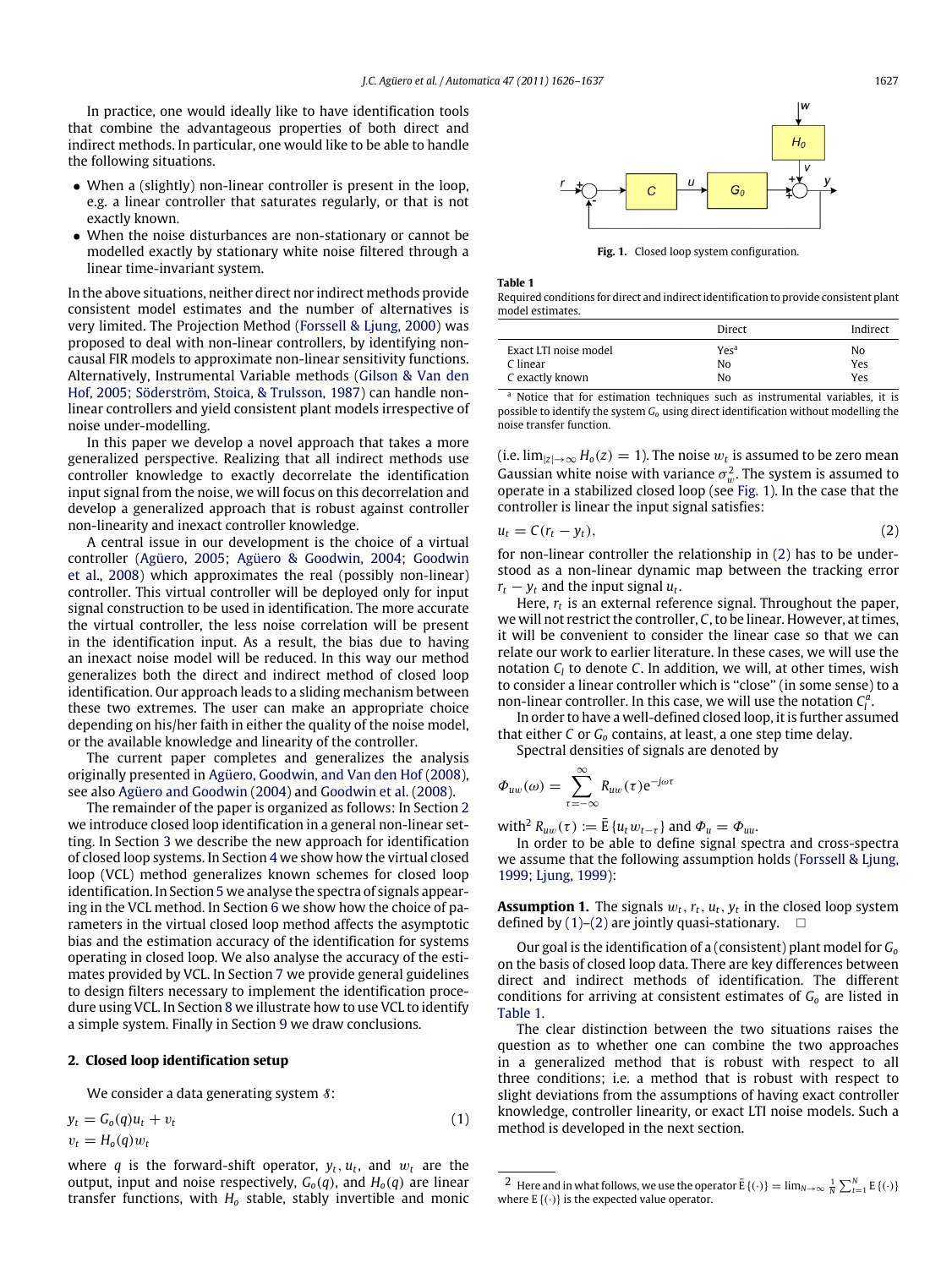<span id="page-2-1"></span>

**Fig. 2.** Generalized scheme for closed loop identification from input  $x_t$  to output *zt* .

#### <span id="page-2-0"></span>**3. A generalized approach to closed loop identification**

#### *3.1. Introduction*

In our generalized approach we consider the setup of [Fig. 2,](#page-2-1) where linear, causal and stable filters  $F_1 \cdots F_4$  are introduced to generate signals

$$
x_t = F_1(q)u_t + F_2(q)y_t \tag{3}
$$

$$
z_t = F_3(q)u_t + F_4(q)y_t.
$$
\n(4)

The signals *x<sup>t</sup>* and *z<sup>t</sup>* will be used as input and output signals in a generalized identification scheme.

Notice that [Assumption 1](#page-1-7) and the relationships [\(3\)–](#page-2-2)[\(4\)](#page-2-3) imply that not only are all the signals in the closed loop  $(1)$ – $(2)$  quasistationary but also the signals *x<sup>t</sup>* and *z<sup>t</sup>* .

The proposed identification approach amounts to identifying a plant-related object (parametrized by a vector  $\theta$  that defines the model for the system) through a linear transfer function between the signals *x<sup>t</sup>* and *z<sup>t</sup>* , by applying a model structure:

$$
\varepsilon_t(\theta) = K(q, \theta)^{-1} [z(t) - R(q, \theta) x(t)] \tag{5}
$$

leading to estimates  $\hat{R} = R(q, \hat{\theta}_N)$  and  $\hat{K} = K(q, \hat{\theta}_N)$ , and subsequently, to derive an equivalent plant model *<sup>G</sup>*ˆ from *<sup>R</sup>*ˆ by applying the principle of tailor-made parametrization. (More details will be provided in Section [3.4.](#page-3-1))

It is apparent that the identification results will depend on the choice of the filters  $F_1 \cdots F_4$ . For example, by appropriately choosing  $F_1$  and  $F_2$  one can tune the presence of noise  $w_t$  in the generalized input signal *x<sup>t</sup>* , and thereby one can influence the resulting bias.

#### *3.2. The virtual closed loop*

Under, the additional condition that  $F_1$  is stably invertible (note that this is not required in the method), the closed loop diagram of [Fig. 2](#page-2-1) can be redrawn as shown in [Fig. 3.](#page-2-4) This alternative view shows how the filters  $F_1$  and  $F_2$  are used to construct the generalized reference input  $x_t$  via  $x_t = F_1 u_t + F_2 y_t$  (where  $F_2/F_1$  acts as a virtual controller that compensates for the original controller in the construction of  $x_t$ ). Additionally, the resulting transfer function between  $x_t$  and  $z_t$  contains a (virtual) closed loop plant object, where again the same controller  $F_2/F_1$  is involved. Since the (linear) filter  $F_2/F_1$  can be chosen freely by the user, it does not have any direct relation to the implemented controller *C*. Therefore the scheme is referred to by the name ''Virtual Closed Loop". We also define the *virtual controller* as  $C(q) = F_2(q)/F_1(q)$ . Note also that stability is not an issue since we already know that all signals are bounded (in a suitable statistical sense). Moreover, in the case that the ''true'' controller is linear and equal to the virtual

<span id="page-2-4"></span>

<span id="page-2-7"></span>**Fig. 3.** Virtual closed loop.

controller  $(C_l = \overline{C} = F_2/F_1)$  then  $x_t = F_2 r_t$  is uncorrelated with the noise w*<sup>t</sup>* . In the remainder of the paper, we will explore the implications of the configuration of [Fig. 2](#page-2-1) in system identification.

#### *3.3. System equations and filter conditions*

In order to analyse the setup, we use Eqs.  $(1)$ ,  $(3)$  and  $(4)$  to obtain the following set of equations describing the virtual closed loop system:

<span id="page-2-2"></span>
$$
\begin{bmatrix} 1 & -F_3 & -F_4 \ 0 & F_1 & F_2 \ 0 & -G_0 & 1 \end{bmatrix} \begin{bmatrix} z_t \\ u_t \\ y_t \end{bmatrix} = \begin{bmatrix} 0 \\ x_t \\ v_t \end{bmatrix}.
$$
 (6)

<span id="page-2-3"></span>Solving for *z*, *u* and *y* we have the following:

$$
z_t = \frac{F_3 + F_4 G_0}{F_1 + F_2 G_0} x_t + \frac{F_1 F_4 - F_2 F_3}{F_1 + F_2 G_0} H_0 w_t
$$
\n<sup>(7)</sup>

$$
u_t = \frac{1}{F_1 + F_2 G_0} x_t - \frac{F_2}{F_1 + F_2 G_0} H_0 w_t
$$
\n(8)

$$
y_t = \frac{G_0}{F_1 + F_2 G_0} x_t + \frac{F_1}{F_1 + F_2 G_0} H_0 w_t.
$$
\n(9)

We then write

<span id="page-2-6"></span>
$$
z_t = R_o x_t + K_o w_t \tag{10}
$$

with

$$
R_o = \frac{F_3 + F_4 G_o}{F_1 + F_2 G_o}, \qquad K_o = \frac{F_1 F_4 - F_2 F_3}{F_1 + F_2 G_o} H_o.
$$
\n(11)

In order for *R<sup>o</sup>* and *K<sup>o</sup>* to satisfy the usual conditions for applying prediction error identification methods the filters  $F_1 \cdots F_4$  have to satisfy certain regularity conditions.

<span id="page-2-5"></span>**Assumption 2.** We assume that the filters  ${F_i}_{i=1,\ldots,4}$  satisfy the following:

- (1)  $F_1$  is biproper;
- (2)  $F_2G_0$  is strictly proper;
- (3)  $G_0$  is stabilized by the controller  $F_2/F_1$ ;

(4)  $M := F_1F_4 - F_2F_3$  is stably invertible.  $\square$ 

**Proposition 3.** *The transfer functions R<sup>o</sup> and K<sup>o</sup> are causal and stable under the conditions in [Assumption](#page-2-5)* 2*.*

**Proof.** Conditions [\(1\)](#page-1-5) and [\(2\)](#page-1-3) together with the causality of all filters  $F_1, \ldots, F_4$  guarantee that  $R_o$  and  $K_o$  are causal (i.e. lim<sub>z→∞</sub>  $R_o(z)$ , and  $\lim_{z\to\infty} K_o(z)$  are constants).

In order to show stability of  $R_0$  and  $K_0$ , we express the filters  ${F_i}_{i=1,\ldots,4}$  and the plant  $G_0$  as a coprime polynomial factorizations:  $F_i = N_i D_i^{-1}, i = 1, \ldots, 4$ , and  $G_0 = B_0 / A_0$ . Then

$$
R_o = \frac{D_1 D_2}{D_3 D_4} \frac{(N_3 D_4 A_o + N_4 D_3 B_o)}{(N_1 D_2 A_o + N_2 D_1 B_o)}.
$$
\n(12)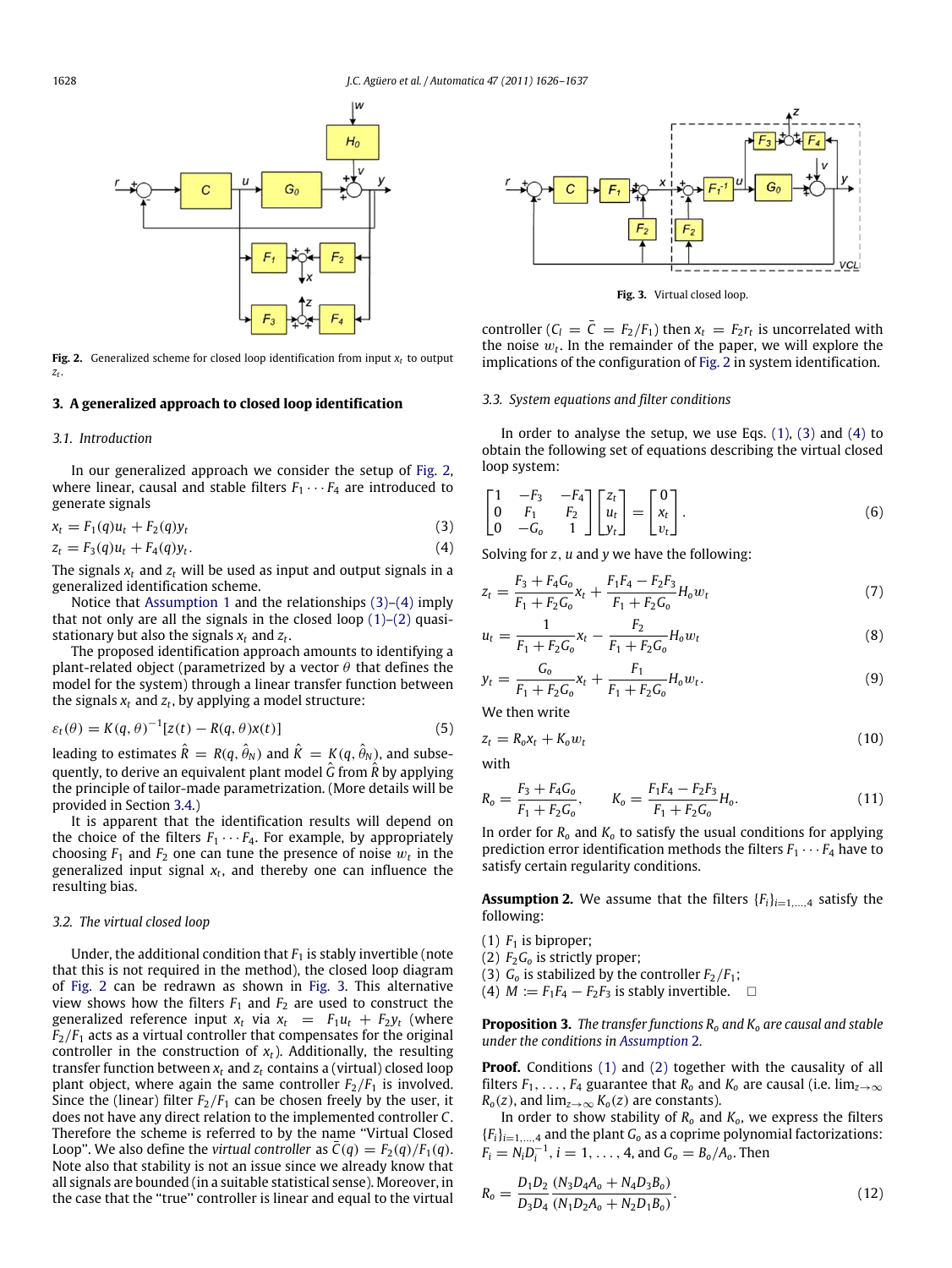Stability of  $R_0$  and  $K_0$  follows if  $N_1D_2A_0 + N_2D_1B_0$  has all zeros within the unit circle (see e.g. [Goodwin,](#page-10-24) [Graebe,](#page-10-24) [&](#page-10-24) [Salgado,](#page-10-24) [2001,](#page-10-24) page 127). This is guaranteed when *G<sup>o</sup>* is stabilized by the controller  $N_2D_1/N_1D_2 = F_2/F_1$ , see condition [\(3\).](#page-2-2)  $\square$ 

**Remark 4.** Notice that since the noise  $w_t$  is Gaussian distributed, then without loss of generality we assume that  $K_0$  is minimumphase. In addition, in the estimation procedure we assume that *K* is also minimum-phase.

#### <span id="page-3-1"></span>*3.4. Identification setup*

The virtual closed loop system will be identified by applying a direct identification method to the virtual closed loop system [\(10\).](#page-2-6) On the basis of the generalized input signal *x<sup>t</sup>* , and the generalized output signal *z<sup>t</sup>* , we identify a model in a Box–Jenkins type model structure, with a prediction error

$$
\varepsilon_t = K(q, \eta)^{-1} \left[ z_t - R(q, \rho) x_t \right] \tag{13}
$$

where

$$
R(q, \rho) = \frac{F_3 + F_4 G(q, \rho)}{F_1 + F_2 G(q, \rho)}
$$
(14)

represents the family of models used to estimate  $R_0$  and  $K(q, \eta)$ represents the family of models used to estimate *Ko*.

The parametrization of  $R(q, \rho)$  is a tailor-made parametrization in which the parameters of the plant model *G* are used to parametrize the virtual closed loop plant *R*(*q*, ρ) [\(Forssell](#page-10-2) [&](#page-10-2) [Ljung,](#page-10-2) [1999;](#page-10-2) [Van](#page-10-14) [Donkelaar](#page-10-14) [&](#page-10-14) [Van](#page-10-14) [den](#page-10-14) [Hof,](#page-10-14) [2000\)](#page-10-14). In the parametrization [\(13\),](#page-3-2) the plant and noise models are parametrized independently. The parameters  $\rho$ , and  $\eta$  are estimated by minimizing a quadratic criterion:

$$
V_N = \frac{1}{N} \sum_{t=1}^{N} \varepsilon_t^2.
$$
 (15)

The following condition on the filters  $\{F_i\}_{i=1,\dots,4}$ , the true system *Go*, and the class of models *G* is assumed to hold:

lim |*z*|→∞  $(F_1F_4 - F_2F_3)$  $\frac{\lim_{t \to T_4} \frac{F_2 F_3}{F_1}}{(F_1 + F_2 G_0)} = \lim_{|z| \to \infty}$  $(F_1F_4 - F_2F_3)$  $\frac{(F_1 + F_2)}{(F_1 + F_2)} = 1.$ 

This condition implies that *K<sup>o</sup>* and *K* are monic.

Notice that once estimates  $\hat{G}$ ,  $\hat{K}$  for  $G$ <sup>o</sup> and  $K$ <sup>o</sup> have been obtained, one can define an estimate for *H<sup>o</sup>* as follows:

$$
\hat{H} := \frac{F_1 + F_2 \hat{G}}{F_1 F_4 - F_2 F_3} \hat{K}.
$$
\n(16)

We make the following assumption:

<span id="page-3-4"></span>**Assumption 5.** The vector of parameters  $\theta = [\rho^T \eta^T]^T$ , the input  $(x_t)$ , noise  $(w_t)$  and reference  $(r_t)$  satisfy regularity conditions such that the solution,  $\hat{\theta}_\text{N}$  of the optimization problem in [\(15\)](#page-3-3) converges (a.s.) to  $\theta_*$ .  $\Box$ 

[Assumption 5](#page-3-4) is necessary for asymptotic statistical analysis to hold (see [Ljung,](#page-10-25) [1978;](#page-10-25) [White,](#page-10-26) [1996,](#page-10-26) for details). Sufficient conditions on the true system, signals and the parametrized family of models such that [Assumption 5](#page-3-4) holds have to be obtained for every particular case. Moreover, the asymptotic statistical analysis presented in [Ljung](#page-10-25) [\(1978\)](#page-10-25) also holds when the noise  $w_t$  is a i.i.d. sequence not necessarily Gaussian distributed.

In the subsequent analysis we will analyse the impact of the following two issues:

- (1) *x<sup>t</sup>* is not, in general, an exogenous signal but is potentially correlated with the noise  $w_t$ .
- (2) The class of models used for  $K(q, \eta)$  may not include the true noise model *K<sup>o</sup>* e.g. we might decide to use a fixed noise model  $K \neq K_o$ .

#### <span id="page-3-6"></span>**Table 2**

Particular choice for the filters  $F_1, \ldots, F_4$  leads to specific closed loop identification methods.  $M = N_c N_x + D_c D_x$ .

|                 |         | r۶      | r2       |         |
|-----------------|---------|---------|----------|---------|
| Direct          |         |         |          |         |
| Indirect        | $-1$    |         |          |         |
| Dual-Youla (DY) | $D_c/M$ | $N_c/M$ | $-N_x/M$ | $D_x/M$ |

#### <span id="page-3-0"></span>**4. Particular cases and general properties**

We will first establish that the Virtual Closed Loop method generalizes known methods for closed loop identification.

• Direct identification (see e.g. [Ljung,](#page-10-4) [1999\)](#page-10-4) is obtained by the choice  $F_1 = F_4 = 1$ , and  $F_2 = F_3 = 0$ . This results in

$$
x = u, \qquad z = y, \qquad R_o = G_o, \qquad K_o = H_o.
$$

<span id="page-3-2"></span>• Traditional indirect identification [\(Söderström](#page-10-5) [&](#page-10-5) [Stoica,](#page-10-5) [1989\)](#page-10-5) is obtained when the controller is linear and the choice<sup>[3](#page-3-5)</sup>  $F_1$  =  $C_l^{-1}$ ,  $F_2 = F_4 = 1$ ,  $F_3 = 0$  is made where  $C_l$  is the (assumed known and linear) true controller. This results in

<span id="page-3-7"></span>
$$
x = r
$$
,  $z = y$ ,  $R_o = \frac{G_o C_l}{1 + G_o C_l}$ ,  
 $K_o = \frac{1}{1 + G_o C_l} H_o$ .

Notice that it is necessary to incorporate an extra signal in the traditional indirect identification (the reference  $x = r$ ). However, if the "true" controller is linear, then it is possible to reconstruct the reference from the input/output signals.

<span id="page-3-3"></span>• In the Dual-Youla method [\(Hansen](#page-10-12) [et al.,](#page-10-12) [1989;](#page-10-12) [Schrama,](#page-10-13) [1991;](#page-10-13) [Van](#page-10-11) [den](#page-10-11) [Hof](#page-10-11) [&](#page-10-11) [Schrama,](#page-10-11) [1995\)](#page-10-11) the plant model parametrization is based on an auxiliary model *G<sup>x</sup>* of *G<sup>o</sup>* with rational coprime factorization  $N_x/D_x$  that is stabilized by the present (assumed known and linear) controller *C<sup>l</sup>* with rational coprime factorization *Nc*/*D<sup>c</sup>* . This method is obtained by choosing

$$
F_1 = D_c/M;
$$
  $F_2 = N_c/M;$   $F_3 = -N_x/M;$   
 $F_4 = D_x/M$ 

with  $M = N_c N_x + D_c D_x$ .

• The ''whitening procedure'' (see e.g. [Forssell,](#page-10-27) [1999;](#page-10-27) [Ljung,](#page-10-4) [1999\)](#page-10-4) is obtained by the choice  $F_1 = F_4 = F$  and  $F_2 = F_3 = 0$ . In this case we have

$$
x = Fu, \qquad z = Fy, \qquad R_o = G_o, \qquad K_0 = FH_o.
$$

Note that if  $F \approx H_o^{-1}$ , then we might consider using a fixed filter  $K = 1$  in the estimates.

The different methods and the corresponding choices for the filters  $F_1 \cdots F_4$  are listed in [Table 2.](#page-3-6) The identification objects and input and output signals are collected in [Table 3.](#page-4-1) Note that the indirect and Dual-Youla methods require the controller *C* to be linear.

The following observations reflect some of the main properties associated with selecting the filters  $F_1 \cdots F_4$  in our method:

- If the model sets are flexible enough to capture the real plant and noise dynamics of *R<sup>o</sup>* and *K<sup>o</sup>* respectively, then all methods provide consistent estimates of *G<sup>o</sup>* and *Ho*.
- If the model sets for  $R_0$  are chosen flexible enough to represent the real plant dynamics, (and no statement is made with respect to model sets for  $K_0$ ), then the plant estimates  $\hat{G}$  will contain an asymptotic bias that is determined by Φ*x*w. This bias is zero when  $\Phi_{xw} = 0$ .

<span id="page-3-5"></span> $3$  If  $C_l^{-1}$  is non-causal and the reference signal is available, then one can directly define  $x_t = r_t$ .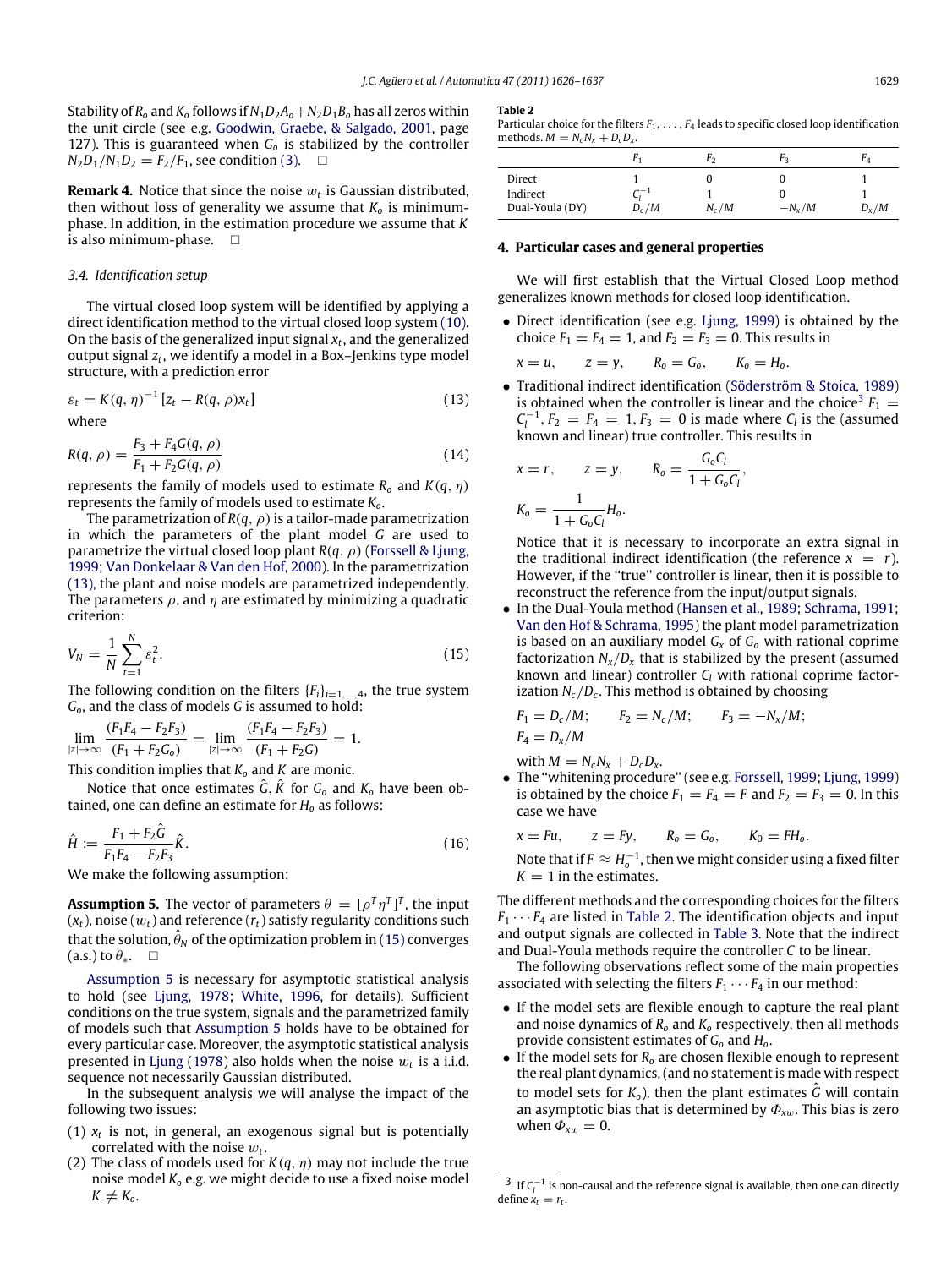|                         |           |  |            | Overview of input/output signals and of objects of identification for closed loop |  |  |
|-------------------------|-----------|--|------------|-----------------------------------------------------------------------------------|--|--|
| identification methods. |           |  |            |                                                                                   |  |  |
|                         | Input $x$ |  | Output $z$ |                                                                                   |  |  |

|                 | Input $x$                         | Output z                            | $R_{o}$                                   | $K_{\alpha}$                           |
|-----------------|-----------------------------------|-------------------------------------|-------------------------------------------|----------------------------------------|
| Direct          |                                   |                                     | $G_{o}$                                   | Н.                                     |
| Indirect        | $C_1^{-1}u + y$                   |                                     | $\frac{\check{C}_l G_0}{1+C_l G_0}$       | $\frac{H_0}{1+C_1G_0}$                 |
| Dual-Youla (DY) | $\frac{D_x^{-1}}{1+C_1G_x}(u+Cy)$ | $\frac{D_c^{-1}}{1+C_1G_x}(y-G_xu)$ | $\frac{(G_0 - G_X)D_X}{D_C(1 + C_I G_0)}$ | $\frac{D_{c}^{-1}H_{o}}{1+C_{I}G_{o}}$ |
| VCL             | $F_1u + F_2y$                     | $F_3u + F_4y$                       | $F_3 + F_4 G_0$<br>$F_1 + F_2 G_0$        | $\frac{F_1F_4-F_2F_3}{F_1+F_2G_0}H_0$  |

• The input signal  $x_t$  for identification is uncorrelated with the noise  $w_t$ , i.e.  $\Phi_{xw} = 0$ , <u>if</u> the controller is linear and the virtual controller is chosen as  $\overline{C} := F_2/F_1 = C$ *l*.

<span id="page-4-1"></span>**Table 3**

- If the auxiliary model  $F_3/F_4$  is stabilized by the virtual controller  $\overline{C}$ , then any identified model  $\hat{R}$  of  $R_0$  that is stable will, through [\(14\),](#page-3-7) correspond to an equivalent plant model *<sup>G</sup>*ˆ that is stabilized by the virtual controller  $\overline{C}$ .
- The virtual closed loop method incorporates a generalized Dual-Youla method, where the controller that is used for the plant parametrization is not necessarily chosen equal to the present (possibly non-linear) controller *C*, but is a user-chosen linear approximation thereof in the form of the virtual controller *C*.

In [Forssell](#page-10-2) [and](#page-10-2) [Ljung](#page-10-2) [\(1999,](#page-10-2) Lemma 3), it is established that traditional indirect identification can be thought as a direct identification method where the noise model is parametrized in terms of the open loop process *G* and the true controller, *C*. The analysis presented in [Forssell](#page-10-2) [and](#page-10-2) [Ljung](#page-10-2) [\(1999,](#page-10-2) Lemma 3) assumes that the true controller is linear and exactly known. We next, generalize this result for the case of the VCL method.

<span id="page-4-7"></span>**Lemma 6.** *VCL identification is equivalent to direct identification with the following prediction model:*

$$
y_t = G(q, \rho)u_t + \bar{H}(q, \rho, \eta)\epsilon_t
$$
\n(17)

*where the noise model is given by:*

$$
\bar{H}(q, \rho, \eta) = K(q, \eta) \frac{F_1 + F_2 G(q, \rho)}{F_1 F_4 - F_2 F_3}.
$$
\n(18)

**Proof.** In the VCL method the prediction error is given by:

$$
\epsilon_t = \frac{1}{K} \left[ z_t - \frac{F_3 + F_4 G}{F_1 + F_2 G} x_t \right].
$$
\n(19)

Using the input–output relationship and re-arranging terms we obtain:

$$
\epsilon_t = \frac{1}{K} \frac{M}{F_1 + F_2 G} [y_t - Gu_t]
$$
\n(20)

$$
M = F_1 F_4 - F_2 F_3. \tag{21}
$$

The result follows since the same prediction error is obtained from direct identification with noise model  $\bar{H}(q, \rho, \eta)$ .  $\square$ 

The previous lemma shows that VCL is equivalent to shaping the noise model for the system to be identified. This lemma also shows that most indirect identification methods can be considered as a modified version of direct identification.

Notice that the set of poles of the extended noise model *<sup>H</sup>*¯ contains the poles of *G*. This property also appears in ARMAX and ARX models and is actually the key enabling tool that allows one to identify unstable processes *Go*.

Even though, VCL can be understood as a special case of direct identification, the key point is that a systematic procedure exists to modify the effective noise model in order to reduce the bias due to under-modelling and due to signal correlation arising from the closed loop nature of the data. Note that, in the usual direct identification for Box–Jenkins (BJ) models, the noise model and the plant are independently parametrized. This means, that it is not possible, in general, to identify unstable systems using a Box–Jenkins parametrization. By way of contrast, in VCL, even though we are using BJ models, the identification procedure when viewed in the direct identification setting is not a Box–Jenkins model, but has a very particular structure.

#### <span id="page-4-0"></span>**5. Signal spectra analysis for the VCL**

*5.1. Preliminary definitions and assumptions*

**Definition 7** (*[Söderström](#page-10-28) [\(2002,](#page-10-28) page 197)*)**.** If the transfer function *X*(*z*) is given by:

$$
X(z) = \dots + x_{-1}z^1 + x_0 + x_1z^{-1} + x_2z^{-2} + \dots
$$
 (22)

where  $z \in A \subset \mathbb{C}$ , and A includes the unit circle, then the causal part is given by:

$$
[X(z)]_{+} := x_0 + x_1 z^{-1} + x_2 z^{-2} + \cdots
$$
 (23)

and the anti-causal part by:

$$
[X(z)]_{-} := X(z) - [X(z)]_{+} = x_{-1}z^{1} + x_{-2}z^{2} + \cdots \quad \Box \tag{24}
$$

We assume some extra conditions in order to have a welldefined closed loop system.

**Assumption 8.** One of the following two conditions holds:

- <span id="page-4-2"></span>• the true plant, *Go*, and its model, *G*, are strictly causal,
- the true controller,  $C$ , and the virtual controller,  $\overline{C}$  are strictly causal.  $\Box$

Note that [Assumption 8](#page-4-2) imposes a constraint in the class of models *G* and *K*.

### <span id="page-4-8"></span>*5.2. Cross-spectrum between x<sup>t</sup> and* w*<sup>t</sup>*

A common problem in the identification of closed loop systems is that the input to the system to be identified is correlated with the noise [\(Ljung,](#page-10-4) [1999\)](#page-10-4). We next analyse the impact that the choice of the different filters  ${F_i}_{i=1,\ldots,4}$  has on the cross-spectrum  $\Phi_{xw}$  given by:

<span id="page-4-4"></span>
$$
\Phi_{xw} = (F_1 + F_2 G_0) \Phi_{uw} + F_2 H_0 \sigma_w^2.
$$
\n(25)

The following result provides a condition such that the crossspectrum  $\Phi_{xw}$  is identically zero.

<span id="page-4-5"></span><span id="page-4-3"></span>**Lemma 9.** *The cross-spectrum between x and* w *vanishes if*

$$
F_1(1 + G_o \overline{C}) \Phi_{uw} + F_2 H_o \sigma_w^2 = 0.
$$
 (26)

*Moreover* [\(26\)](#page-4-3) *holds if the virtual controller is given by:*

<span id="page-4-6"></span>
$$
\overline{C} = -\frac{\Phi_{uw}}{G_0 \Phi_{uw} + H_0 \sigma_w^2}.
$$
\n(27)

**Proof.** Immediate from Eqs. [\(25\)](#page-4-4) and  $\overline{C} = \frac{F_2}{F_1}$ ,  $\overline{S}_0 = \frac{1}{1 + G_0 \overline{c}}$ .  $\Box$ 

An implication of [Lemma 9](#page-4-5) is that it is possible to reduce the correlation between  $x_t$  and  $w_t$  by adjusting C irrespective of the linearity of the true controller.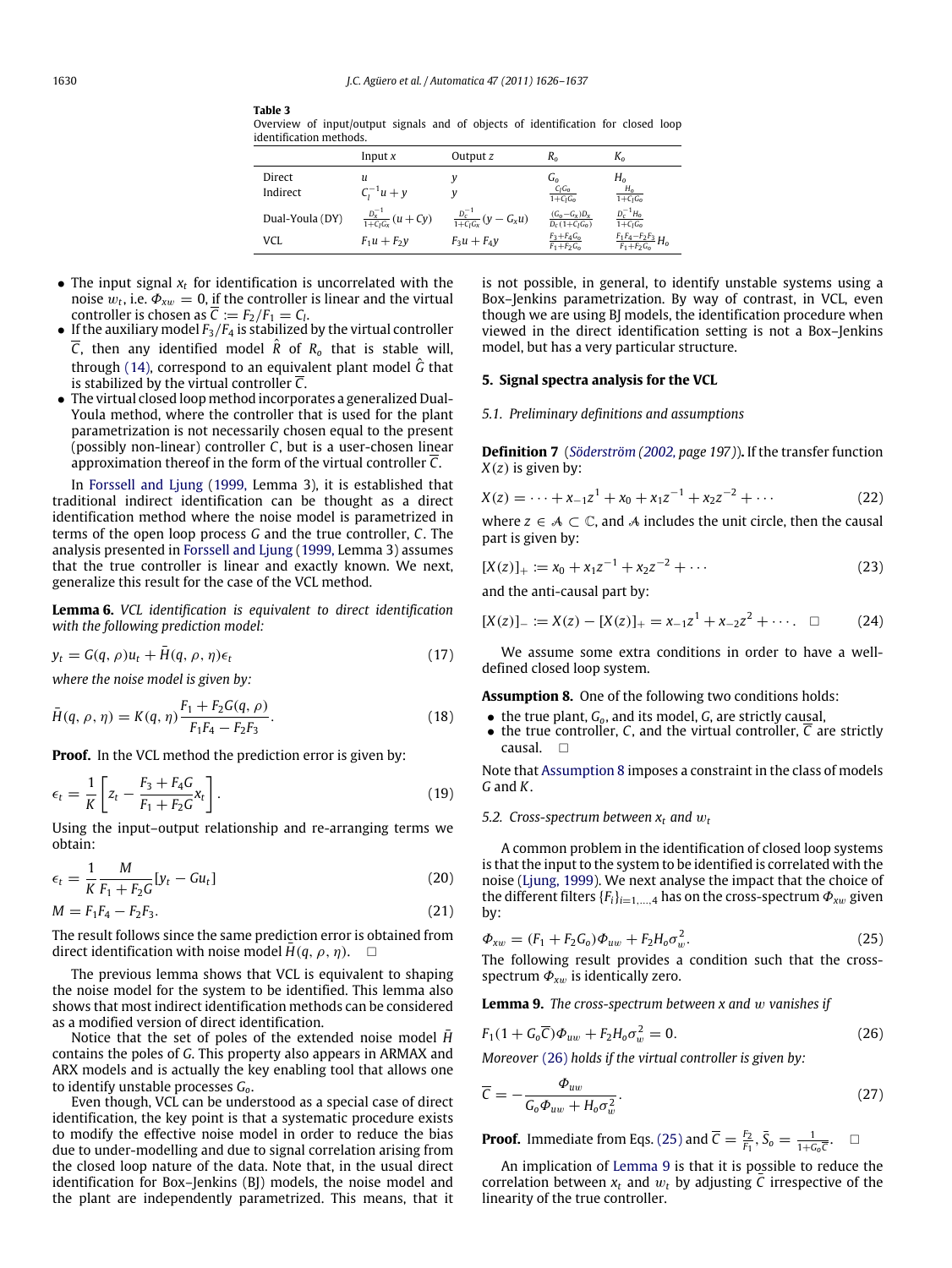We next specialize to the case when the true controller has a linear approximation which we denote  $C_l^a$ .

**Corollary 10.** *If the input of the real system is given by the following relationship:*

$$
u_t = C_l^a(q)(r_t - y_t) + \xi_t \tag{28}
$$

*where*  $C_l^a(q)$  *is a linear controller, and*  $\xi_t$  *is a quasi-stationary signal that might depend on rt*, *y<sup>t</sup> and their past values, then condition* [\(27\)](#page-4-6) *can be re-written as:*

$$
\overline{C} = \bar{\beta}C_l^a + (1 - \bar{\beta})(-G_o^{-1})
$$
\n(29)

*where*

$$
\bar{\beta} = \frac{1}{1 + \frac{G_o}{H_o} \frac{\Phi_{\xi w}}{\sigma_w^2}}.
$$
\n(30)

**Proof.** Re-writing Eq. [\(27\),](#page-4-6) and using the relationship between input and output signals we observe that the input signal is given by:

$$
u_t = C_l^a S_o^a r_t + S_o^a \xi_t - C_l H_o S_o^a w_t \tag{31}
$$

where  $S_a^a$  is the sensitivity function calculated using  $C_i^a$ . Finally, considering that  $\Phi_{xw} = \frac{F_1}{\bar{s}_0} \Phi_{uw} + F_2 H_0 \sigma_w^2$ , and re-arranging terms we obtain the result.  $\square$ 

Notice that, if the true controller is non-linear, then  $C_l^a(q)$  in [\(28\)](#page-5-1) represents a linear approximation of the true controller, and ξ*<sup>t</sup>* captures the remaining terms due to non-linearities.

From the previous corollary we see that, if the controller is slightly non-linear ( $\Phi_{\xi w}$  small), then  $\bar{\beta} \approx 1$ , and thus one can reduce  $\Phi_{xw}$  by choosing the virtual controller as a linear approximation of the true non-linear controller  $(\bar{C} \approx C_l^a)$ .

#### <span id="page-5-0"></span>**6. Bias and accuracy analysis for the VCL method**

Bias and variance are fundamental concepts to assess the performance of estimators [\(Stuart,](#page-10-29) [Ord,](#page-10-29) [&](#page-10-29) [Arnold,](#page-10-29) [1999\)](#page-10-29). We next, analyse the bias and variance of the estimators in the VCL setup.

It is well known that the cost function in direct identification using PEM is asymptotically (in the number of data points) given by[4](#page-5-2) [Ljung](#page-10-4) [\(1999\)](#page-10-4):

$$
V_N \to \frac{1}{2\pi} \int_{\pi}^{\pi} \Phi_{\epsilon}
$$
  
=  $\sigma_w^2 + \frac{1}{2\pi} \int_{\pi}^{\pi} \frac{\Phi_u}{|H|^2} |(G_0 - G) + (H_0 - H) \frac{\Phi_{wu}}{\Phi_u}|^2$   
+  $\frac{1}{2\pi} \int_{\pi}^{\pi} \frac{|H_0 - H|^2}{|H|^2} \left(\sigma_w^2 - \frac{|\Phi_{wu}|^2}{\Phi_u}\right).$  (32)

The expression in [\(32\)](#page-5-3) is valid for different system parametrizations and holds irrespective of the conditions under which the real system is operating (i.e. open or closed loop). If the system is operating in open loop and one uses a Box–Jenkins models structure (i.e.  $G(q, \theta) = G(q, \rho)$  and  $H(q, \theta) = H(q, \eta)$ , and  $\theta = [\rho^T \eta^T]^T$ ), then we have that the corresponding optimization problem to determine  $\rho$  is (asymptotically in the number of data points) given by:

$$
\hat{\rho} = \arg \min_{\rho} \frac{1}{2\pi} \int_{\pi}^{\pi} \frac{\Phi_u}{|H_*|^2} |G_o - G|^2
$$
\n(33)

where  $H_*(q) = H(q, \eta_*)$  and  $\eta_*$  is the value for  $\eta$  that optimizes the asymptotic cost function [\(32\).](#page-5-3) Thus, in this particular case, we have that, if the model class for *G* contains *Go*, then one obtains a consistent estimate for *G<sup>o</sup>* irrespective of possible under-modelling in the noise transfer function  $H_0$  (i.e.  $H_*(q) \neq H_0(q)$ ). This analysis illustrates the benefits of using Box–Jenkins models for systems operating in open loop.

<span id="page-5-1"></span>For systems operating in closed loop, the term  $B_G = \frac{\Phi_{wu}}{\Phi_u} (H_o -$ *H*∗) is usually called the bias-pull for the estimates of *G<sup>o</sup>* [\(Forssell](#page-10-2) [&](#page-10-2) [Ljung,](#page-10-2) [1999\)](#page-10-2). We next present a definition of this term that will be useful for the analysis in the following.

<span id="page-5-6"></span>**Definition 11.** Consider a given true system  $G<sub>o</sub>(q)$ , and a given cost function  $V_N(\theta)$  that converges to  $V_{\infty}(\theta)$  as  $N \to \infty$ . The bias-pull is the bias that would occur in an estimated *G*-model if it were parametrized non-parametrically (i.e. allowing unlimited orders and non-causal dynamics) and independent of the noise model. □

The importance of the bias-pull concept is that, for BJ models, it defines the limit point where an estimate of  $G<sub>o</sub>(q)$  obtained by solving an optimization problem converges, but limited to the freedom available in the parametric model.

In order to obtain the asymptotic value for the estimate of *Go*, it is typically assumed that the structure of *G* is sufficiently complex so that the cost function achieves its minimal value for every causal transfer function *G*. Then, by splitting the bias-pull into its causal and anti-causal parts, we have that, for BJ models, the estimate of *G<sup>o</sup>* tends to

$$
\hat{G} \rightarrow G_0 + \frac{H_*}{M_u} \left[ (H_0 - H_*) \frac{M_u}{H} \frac{\Phi_{wu}}{\Phi_u} \right]_+ \tag{34}
$$

where  $M_u$  is stable, minimum-phase and is such that  $\Phi_u = M_u M_u^*$ . This factorization is usually called a canonical factorization (see e.g. [Hassibi,](#page-10-30) [Sayed,](#page-10-30) [&](#page-10-30) [Kailath,](#page-10-30) [1999\)](#page-10-30).

The previous result has been shown in [Forssell](#page-10-2) [and](#page-10-2) [Ljung](#page-10-2) [\(1999\)](#page-10-2) and [Ljung](#page-10-4) [\(1999\)](#page-10-4) for direct identification. We will see, in what follows, that a similar result can also be obtained for the VCL method.

**Lemma 12.** *Under [Assumptions](#page-1-7)* 1, [5](#page-3-4) and [8](#page-4-2)*, the cost function given in* [\(15\)](#page-3-3) and [\(13\)](#page-3-2) *is asymptotically (in the number of data points) given by:*

<span id="page-5-4"></span>
$$
\frac{1}{2\pi} \int_{-\pi}^{\pi} \Phi_{\epsilon} = \sigma_{w}^{2} + \frac{1}{2\pi} \int_{-\pi}^{\pi} \left| \frac{M}{K} \right|^{2} \Phi_{m} \left| X + \frac{\Phi_{nm}}{\Phi_{m}} \right|^{2} \n+ \frac{1}{2\pi} \int_{-\pi}^{\pi} \left| \frac{M}{K} \right|^{2} \left[ \Phi_{n} - \frac{|\Phi_{nm}|^{2}}{\Phi_{m}} \right]
$$
\n(35)

*where*

<span id="page-5-5"></span><span id="page-5-3"></span>
$$
X = \frac{G_o - G}{F_1 + F_2 G} \tag{36}
$$

$$
m_t = u_t + \bar{C} \frac{H_o}{1 + \bar{C}G_o} w_t
$$
\n(37)

$$
n_t = \left[\frac{H_o}{F_1 + F_2 G_o} - \frac{K}{M}\right] w_t.
$$
\n(38)

**Proof.** From [Lemma 6,](#page-4-7) we have that the prediction error in [\(13\)](#page-3-2) is given by:

$$
\epsilon_t = \bar{H}^{-1}[y_t - Gu_t]
$$
\n(39)

$$
= \bar{H}^{-1}[G_0 u_t + H_0 w_t - G u_t]. \tag{40}
$$

Hence,

$$
\epsilon_t = \frac{M}{K} \left[ \frac{G_o - G}{F_1 + F_2 G} u_t + \frac{H_o}{F_1 + F_2 G} w_t - \frac{K}{M} w_t \right] + w_t \tag{41}
$$

$$
= \eta_t + w_t \tag{42}
$$

where

<span id="page-5-2"></span><sup>4</sup> Here and in what follows all integrals are with respect to the variable  $\omega$ .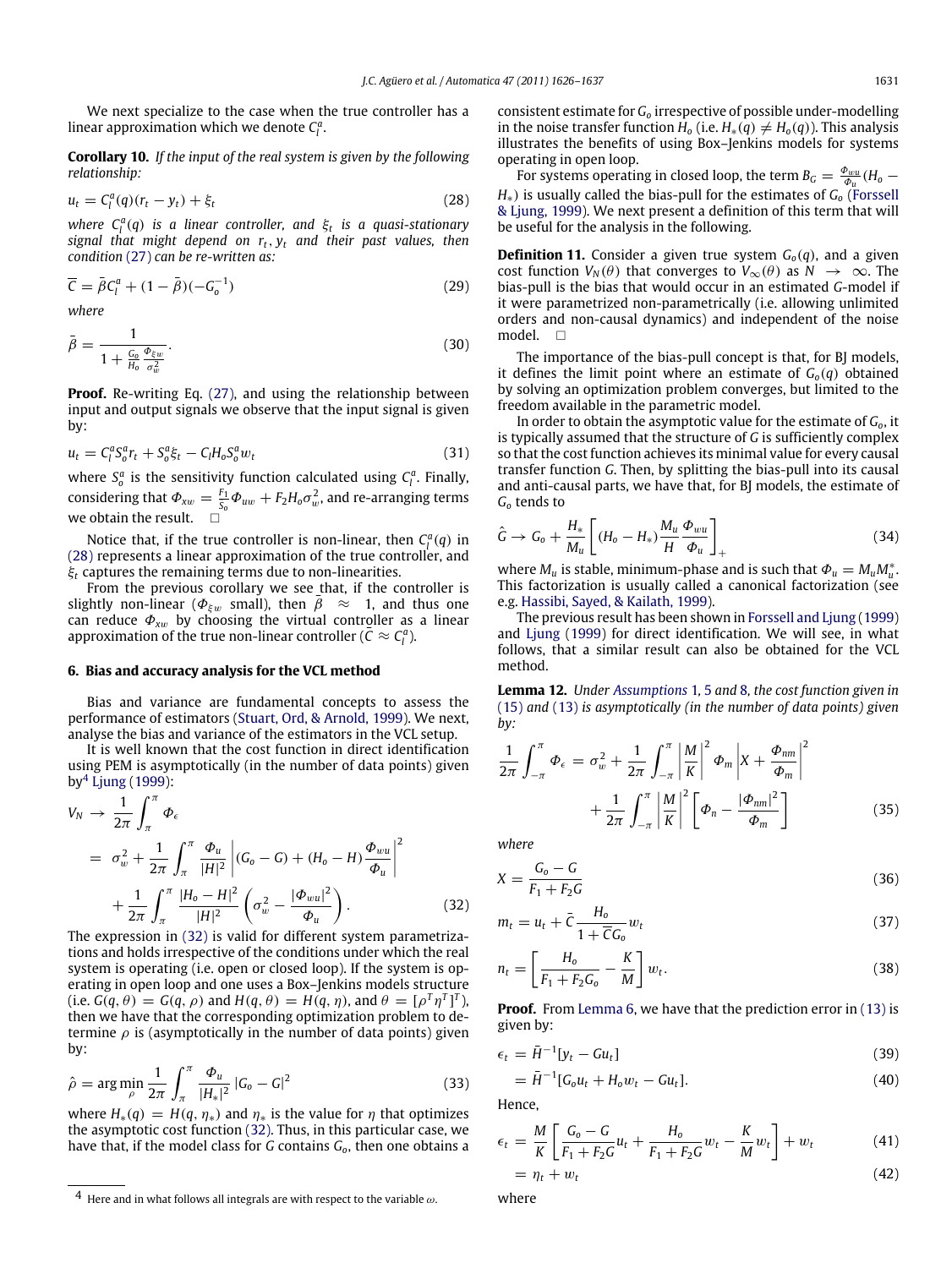$$
\eta_t = \frac{M}{K} \left[ Xu_t + \left( \frac{H_o}{F_1 + F_2 G} - \frac{K}{M} \right) w_t \right]
$$
\n
$$
= \frac{M}{K} [Xm_t + n_t]. \tag{44}
$$

Using [Assumption 8](#page-4-2) we have that  $\eta_t$  depends on past values of  $w_t.$ Then, considering that  $w_t$  and  $\eta_t$  are independent, and

$$
\frac{1}{2\pi} \int_{-\pi}^{\pi} \Phi_{\epsilon} = \sigma_w^2 + \frac{1}{2\pi} \int_{-\pi}^{\pi} \Phi_{\eta}.
$$
 (45)

Finally, calculating the spectrum of  $\eta_t$  and completing squares we obtain  $(35)$ .  $\Box$ 

<span id="page-6-6"></span>We then have the following result:

**Theorem 13.** *Using Virtual Closed Loop identification for a Box– Jenkins model (i.e. when G*(*q*, ρ) *and K*(*q*, η) *are independently parametrized), the bias-pull for the estimates of*  $G$ *<sup>* $o$ *</sup>* $(q)$  *<i>is given by:* 

$$
B_G := \begin{cases} (\lambda - 1)[G_0 + \bar{C}^{-1}] & \text{if } \bar{C} \neq 0 \\ F_1 \frac{\Phi_{nm}}{\Phi_m} & \text{if } \bar{C} = 0 \end{cases}
$$
(46)

*where*

$$
\lambda = \frac{1}{1 - F_2 \frac{\phi_{nm}}{\phi_m}}.\tag{47}
$$

*Moreover, for a general family of models for*[5](#page-6-0) *G in the class of causal* Box–Jenkins models, the asymptotic estimate,  $\hat{G}$ , of  $G_{o}$  tends to:

$$
\hat{G} \rightarrow \begin{cases} G_o \bar{\lambda} - \bar{C}^{-1} (1 - \bar{\lambda}) & \text{if } \bar{C} \neq 0 \\ G_o + F_1 \frac{K_*}{MM_m} \left[ \frac{MM_m}{K_*} \frac{\Phi_{nm}}{\Phi_m} \right]_+ & \text{if } \bar{C} = 0 \end{cases}
$$
(48)

*where*

$$
\bar{\lambda} = \frac{1}{1 - F_2 \frac{K_*}{MM_m} \left[ \frac{MM_m}{K_*} \frac{\Phi_{nm}}{\Phi_m} \right]_+}.
$$
\n(49)

 $K_* = K(q, \eta_*)$ , and  $M_m$  is the canonical factor of  $\Phi_m$ , i.e.  $\Phi_m =$ *<sup>M</sup>mM*<sup>∗</sup> *m .*

**Proof.** Splitting the integrand in the cost function [\(35\)](#page-5-4) in terms of its causal and anti-causal parts we have that the part of the cost function that depends on *X* is given by:

$$
\sigma_w^2 + \frac{1}{2\pi} \int_{\pi}^{\pi} \left| \frac{MM_m}{K_*} X + \left[ \frac{MM_m}{K_*} \frac{\Phi_{nm}}{\Phi_m} \right]_{+} \right|^2.
$$
 (50)

Then, we have that the causal solution of the optimization problem is given by:

$$
X_* = -\frac{K_*}{MM_m} \left[ \frac{MM_m}{K_*} \frac{\Phi_{nm}}{\Phi_m} \right]_+.
$$
 (51)

Finally, using Eq. [\(36\),](#page-5-5) and re-arranging terms we obtain the result.

**Remark 14.** Notice that the expression for the estimate  $\hat{G}$  in Eq. [\(48\)](#page-6-1) is similar to the one obtained in non-parametric identification (see e.g. [Heath,](#page-10-31) [2001;](#page-10-31) [Welsh](#page-10-32) [&](#page-10-32) [Goodwin,](#page-10-32) [2002\)](#page-10-32). This is mainly due to the fact that, in non-parametric identification, the estimate of the transfer function has as many degrees of freedom as the one used in the definition of bias-pull in [Definition 11.](#page-5-6)  $\square$ 

We next analyse the impact of the choice of the filters  $F_i$  ( $i =$  $1 \cdots 4$ ) on the variance of the estimates for  $G_0$ . We assume that there is no-under-modelling, i.e. there exist  $\theta = \theta_o = \begin{bmatrix} \rho_o^T & \eta_o^T \end{bmatrix}^T$ such that  $R(\rho_0) = R_0$  and  $K(\eta_0) = K_0$ . This is a standard assumption to develop the accuracy analysis for the estimates.

<span id="page-6-4"></span>**Remark 15.** The inverse of the covariance matrix of the vector of parameters  $\hat{\theta}$  is given by:

$$
P_{\theta}^{-1} = \begin{bmatrix} A & B \\ B^T & D \end{bmatrix} \tag{52}
$$

where<sup>[6](#page-6-2)</sup>

$$
A = \frac{N}{2\pi\sigma_w^2} \int_{-\pi}^{\pi} \frac{1}{|K_0|^2} \frac{\partial R}{\partial \rho} \frac{\partial R}{\partial \rho}^H \Phi_x \tag{53}
$$

$$
B = \frac{N}{2\pi\sigma_w^2} \int_{-\pi}^{\pi} \frac{1}{|K_0|^2} \frac{\partial R}{\partial \rho} \frac{\partial K}{\partial \eta}^H \Phi_{xw}
$$
(54)

$$
D = \frac{N}{2\pi\sigma_w^2} \int_{-\pi}^{\pi} \frac{1}{|K_0|^2} \frac{\partial K}{\partial \eta} \frac{\partial K}{\partial \eta}^H \sigma_w^2.
$$
 (55)

The inverse of the covariance of  $\hat{\rho}$  is given by:

$$
P_{\rho}^{-1} = A - BD^{-1}B^{T}.
$$
\n(56)

In addition,  $P_{\rho}^{-1}$  is bounded as follows [Agüero](#page-10-7) [and](#page-10-7) [Goodwin](#page-10-7) [\(2007\)](#page-10-7):

- $\bullet$   $P_{\rho}^{-1} \leq \frac{N}{2\pi\sigma_w^2} \int_{-\pi}^{\pi} \frac{1}{|K_0|^2} \frac{\partial R}{\partial \rho} \frac{\partial R}{\partial \rho}$  $^H\boldsymbol{\varPhi}_\mathsf{x}.$  Moreover, equality holds if and only if  $B = 0$ .
- <span id="page-6-1"></span> $\bullet$   $P_{\rho}^{-1} \ge \frac{N}{2\pi\sigma_w^2} \int_{-\pi}^{\pi} \frac{1}{|K_0|^2} \frac{\partial R}{\partial \rho} \frac{\partial R}{\partial \rho}$  $\int^H \left[ \phi_x - \frac{|\phi_{xw}|^2}{\sigma^2} \right]$  $\sigma^2_u$  . Moreover, equality holds if and only if there exists a non-frequency dependent matrix *Γ* such that  $\Gamma \frac{\partial K}{\partial \eta} = \frac{\partial R}{\partial \rho} \Phi_{\chi w}$  (almost everywhere in  $\omega$ ), where the derivatives are evaluated at  $\theta_o$ .  $\Box$

The previous remark is valid for linear and non-linear controllers, and also valid for finite number of parameters (see [Agüero](#page-10-7) [&](#page-10-7) [Goodwin,](#page-10-7) [2007,](#page-10-7) for details).

<span id="page-6-7"></span>**Claim 16.** *In the case that the true controller, C<sup>l</sup> is linear and equal to the virtual controller,*  $\overline{C}$ , then the covariance of the parameters of  $\hat{G}$ , *obtained using PEM in the VCL framework, is given by:*

<span id="page-6-5"></span>
$$
P_{\rho}^{-1}\{\text{VCL}\} = \frac{N}{2\pi\sigma_w^2} \int_{-\pi}^{\pi} \frac{1}{|H_o|^2} \frac{\mathrm{d}G}{\mathrm{d}\rho} \frac{\mathrm{d}G^H}{\mathrm{d}\rho} \Phi_u^r \tag{57}
$$

*with*

$$
\Phi_{u}^{r} = |C_{l}S_{o}|^{2}\Phi_{r}.
$$
\n(58)

*Moreover, the covariance of the parameters of G, also satisfy the following inequality:*

<span id="page-6-3"></span>
$$
P_{\rho}^{-1}\{\text{Direct}\} \ge P_{\rho}^{-1}\{\text{VCL}\}\tag{59}
$$

*where P*ρ{Direct} *is the covariance obtained when using direct identification. Moreover, equality holds in* [\(59\)](#page-6-3) *if and only if there exists a non-frequency dependent matrix*  $\Gamma$  such that  $\Gamma \frac{\partial H}{\partial \eta} = \frac{\partial G}{\partial \rho} \Phi_{uu}$ *(almost everywhere in*  $\omega$ ), where the derivatives are evaluated at  $\theta$ <sup>0</sup>.

**Proof.** The first part follows from [Remark 15,](#page-6-4) the relationship of the signals in the virtual controller, and considering that, in the case that  $\overline{C} = C_l$ , the signal  $x_t$  and  $w_t$  are not correlated. The second part is obtained by using [Remark 15](#page-6-4) for the case of direct identification ( $F_1 = F_4 = 1$ , and  $F_3 = F_2 = 0$ ) and Eq. [\(57\).](#page-6-5)  $\Box$ 

**Remark 17.** The previous lemma shows that most indirect identification methods provide estimates with the same covariance

<span id="page-6-0"></span><sup>5</sup> For ''general family of models'', we mean that there are no system order constraints.

<span id="page-6-2"></span><sup>6</sup> Here and in what follows *x <sup>H</sup>* denotes the conjugate transpose of *x*.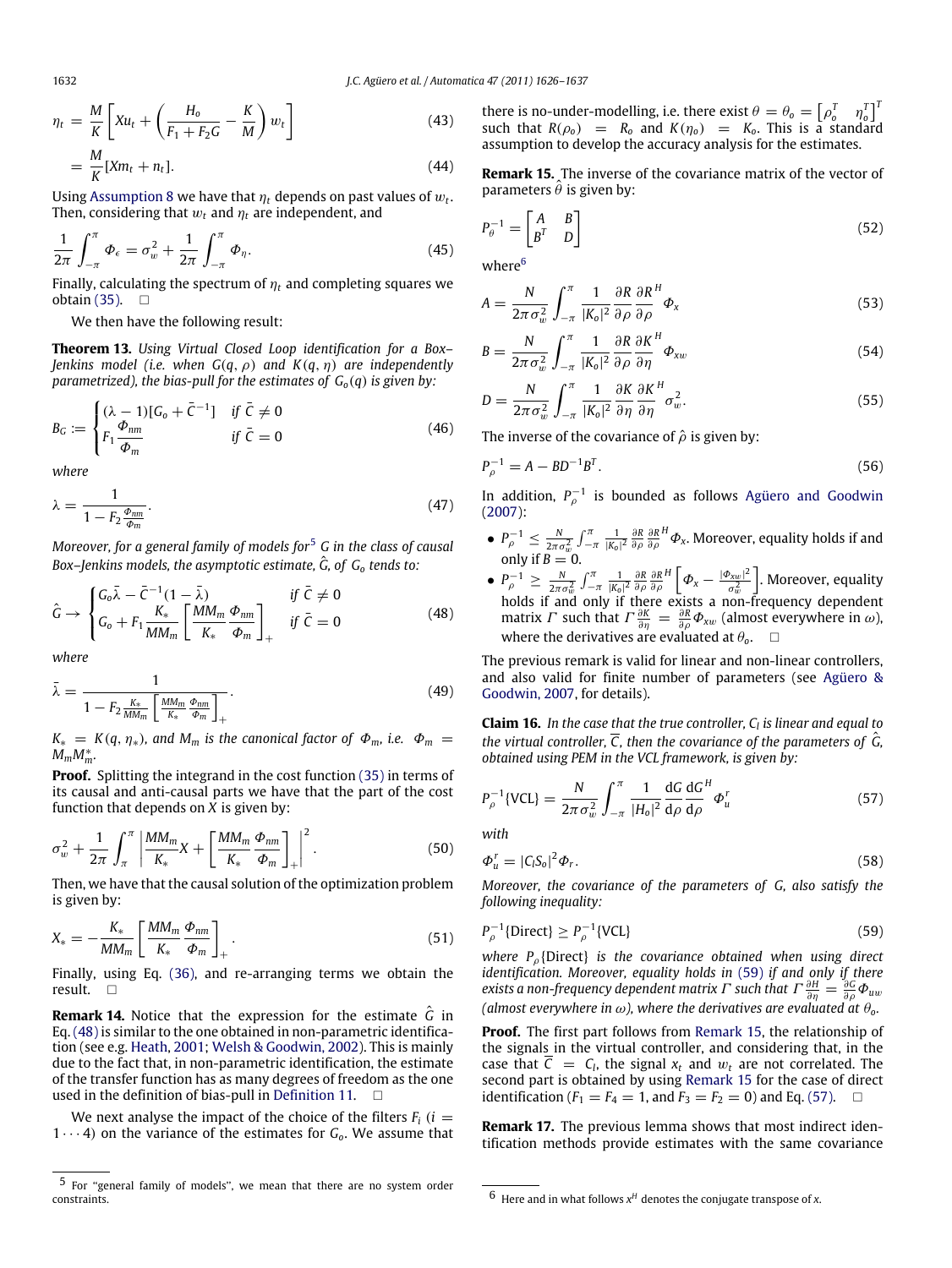<span id="page-7-2"></span>(61)

(provided that the true controller is linear). This lemma generalizes the results presented in [Gevers,](#page-10-33) [Ljung,](#page-10-33) [and](#page-10-33) [Van](#page-10-33) [den](#page-10-33) [Hof](#page-10-33) [\(2001\)](#page-10-33) obtained by using the asymptotic in the number of parameters  $(n \rightarrow \infty)$  covariance formula (see [Ljung,](#page-10-4) [1999\)](#page-10-4).  $\square$ 

#### <span id="page-7-0"></span>**7. Design of the filters**

The analysis in the previous section provides expressions for bias and variance for estimates obtained by VCL for systems operating in closed loop using high order model.

[Theorem 13](#page-6-6) shows a frequency by frequency expression for the bias-pull. It also shows that the bias-pull can be reduced (or eliminated) if the cross-spectrum Φ*nm* is reduced (or equal to zero). This cross-spectrum can be calculated as the conjugate of the following expression:

$$
\Phi_{mn} = \left[\frac{K_o - K_*}{M}\right]^* \left[\Phi_{uw} + \left(\frac{F_2 H_o}{F_1 + F_2 G_o}\right) \sigma_w^2\right]
$$
(60)

$$
= \left[\frac{H_o - H_*}{F_1 + F_2G_o}\right]^* \left[\varPhi_{uw} + \left(\frac{F_2H_o}{F_1 + F_2G_o}\right)\sigma_w^2\right]
$$

where *H*∗ is defined as follows:

$$
H_* := \frac{F_1 + F_2 G_0}{M} K_*.
$$
\n(62)

**Remark 18.** Note the similarities between the term on the right-hand side of [\(60\)](#page-7-2) and the cross-spectrum  $\Phi_{xw}$ . (See [\(25\).](#page-4-4))  $\Box$ 

The bias-pull can be shaped by reducing any of the two terms above in a particular frequency range of interest. If  $\bar{C}=0$ , then the second term in [\(60\)](#page-7-2) is equal to  $\Phi_{uw}$  (which does not depend on the filters  ${F_i}_{i=1,\dots,4}$ ). Thus, if one chooses  $\bar{C}=0$  then the only way to reduce the bias in the estimates of *G<sup>o</sup>* is by choosing the filters such that  $\frac{1}{F_1F_4}[H_0F_4 - K_*] \approx 0$  in the frequency range of interest. This condition is similar to the "whitening" procedure. It requires knowledge of the noise model *Ho*. In the particular case of direct identification ( $F_1 = F_4 = 1$  and  $F_2 = F_3 = C = 0$ ) we have that the only way to have a small bias-pull is by having a good model for *Ho*.

[Theorem 13](#page-6-6) provides a basis for choosing suitable values for *F*1, *F*2, *F*3, *F*<sup>4</sup> in order to reduce the bias due to under-modelling in the noise transfer function  $H_0$  and to the presence of a non-linear controller. In particular, we see that the asymptotic bias is small under *either* of the following two conditions

- *H<sup>o</sup>* − *H* is small (i.e. *K<sup>o</sup>* − *K* is small),
- $\overline{C} C_l^a$  is small.

Note that this holds on a frequency by frequency basis, so it suffices for  $\overline{C}$  to be near the linear approximation of the true controller when  $H_0 - H$  is large or for  $H_0 - H$  to be small when  $\overline{C}$  is a poor representation of the true controller.

On the other hand, the flexibility provided by the use of all the filters  ${F_i}_{i=1,\ldots,4}$  allows us to reduce the bias-pull by minimizing both terms in [\(60\)](#page-7-2) in the frequency range of interest. We see from [Theorem 13](#page-6-6) that, for the VCL method, the estimate of *G<sup>o</sup>* is biased towards the negative inverse of the virtual controller. This bias will be small provided we can make  $\bar{\lambda}$  close to 1; i.e. make  $\frac{\Phi_{nm}}{\Phi_m}$  small. It is not surprising that a sufficient condition to have  $\Phi_{nm} \approx 0$  is the same condition that we found in Section [5.2](#page-4-8) in order to reduce the correlation between  $x_t$  and  $w_t$ . Moreover, we can ensure that  $\frac{\Phi_{nm}}{\Phi_m}$  is small (relative to 1) provided we choose  $\overline{C}$  "close to" the true controller even if the latter is non-linear and / or ill defined. In addition, the first term in [\(60\)](#page-7-2) can also be minimized provided a model for *G<sup>o</sup>* and *H<sup>o</sup>* is available. Hence, it makes sense to choose  $F_1$ ,  $F_2$  such that  $C = F_2/F_1$  is close to the true controller. For example, if the true controller is a linear controller incorporating anti-windup protection for input saturation, then  $\bar{C}$ could be chosen as the linear controller without anti-windup. Also note that the expressions for the bias-pull for the case when the ''true'' controller is linear can be easily obtained by using the results presented in Section [5.](#page-4-0)

From [\(7\),](#page-2-7) it may be tempting to think that a good choice for  $F_3$ ,  $F_4$  would be such that  $F_1F_4 = F_2F_3$  since this removes all noise from [\(7\).](#page-2-7) However, in this case,  $R_0 = F_4 F_3^{-1}$  i.e. we learn nothing about  $G_0$ . Thus, it is necessary to design the filters  ${F_i}_{i=1,\ldots,4}$  such that *M* is different from zero in the frequency range of interest.

An alternative choice for *F*3, *F*<sup>4</sup> would be to use a priori estimates  $G_x$ ,  $H_x$  for  $G_0$ ,  $H_0$  to render  $K_0 \approx 1$ . In this case, we might try using a fixed value for *K* (namely 1) in [\(13\).](#page-3-2) In this case, the virtual closed loop scheme reduces to an output error method linking the measured variable  $z_t$  to the model output  $\hat{z}_t$ . Of course, based on [Theorem 13,](#page-6-6) bias may result if  $\frac{F_1 + F_2 C_0}{F_1 F_4 - F_2 F_3}$  is significantly different from  $H_0$  in frequency ranges where  $\overline{C}$  is a poor approximation to the true controller.

On the other hand, it is well known that using filtered data improves the quality of estimates [\(Ljung,](#page-10-4) [1999,](#page-10-4) Chapter 7). In fact, in [Ljung](#page-10-34) [\(2003\)](#page-10-34) it is shown that for the identification of a particular continuous-time system it is necessary to filter the input–output signals in order to obtain ''good'' estimates. In addition, filtering the data is also used in ''advanced'' instrumental variables techniques such as refined instrumental variables (RIV) [\(Gilson,](#page-10-35) [Garnier,](#page-10-35) [Young,](#page-10-35) [&](#page-10-35) [Van](#page-10-35) [den](#page-10-35) [Hof,](#page-10-35) [2009\)](#page-10-35).

The general advice is that one should remove the ''bad'' data by filtering i.e. one should choose a frequency range of interest where the assumptions made in our model (e.g. system structure) hold (see [Agüero,](#page-10-36) [Yuz,](#page-10-36) [Goodwin,](#page-10-36) [&](#page-10-36) [Delgado,](#page-10-36) [2010;](#page-10-36) [Goodwin](#page-10-21) [et al.,](#page-10-21) [2008;](#page-10-21) [McKelvey,](#page-10-37) [2002;](#page-10-37) [Pintelon](#page-10-38) [&](#page-10-38) [Schoukens,](#page-10-38) [2006;](#page-10-38) [Yuz](#page-10-39) [&](#page-10-39) [Goodwin,](#page-10-39) [2008\)](#page-10-39).

In addition, [Claim 16](#page-6-7) shows that whenever there is no-undermodelling (i.e. no bias) then the best choice for the filters are, in general, given by direct identification (i.e.  $F_1 = F_4 = 1$ , and  $F_2 = F_3 = 0$ ). Note that there exists a class of systems where direct identification and the VCL (with  $\bar{C} = C$ ) provide estimates with the same accuracy (see [Agüero](#page-10-40) [&](#page-10-40) [Goodwin,](#page-10-40) [2006,](#page-10-40) for an example). Of course, in the case of under-modelling, it seems natural to choose different values for the filters in order to deal with the usual biasvariance trade-off.

If a ''good'' linear model for the controller is available, but no model for *G<sup>o</sup>* and *H<sup>o</sup>* is available, then our general advice to design the filters  ${F_i}_{i=1,\ldots,4}$  is as follows:

- Choose a filter *L*(*q*) that selects the frequency range of interest (where one believes that all the assumptions made hold).
- Choose filter  $F_1(q) = L(q)$ ,  $F_2(q) = L(q)C(q)$ , where  $C(q)$  is a good linear approximation of the true controller.
- Choose  $F_3(q) = 0$ , and  $F_4(q) = L(q)$ .

If good models for  $G_0(q)$  and  $H_0(q)$  are available ( $G_x$  and  $H_x$ ), then choose  $F_3(q)$  and  $F_4(q)$  to render  $K_0(q) \approx 1$  and such that they contain the filter  $L(q)$ . If a model for  $G<sub>o</sub>(q)$  and a "good" linear model for the controller are available, then choose the filters as in the Dual-Youla approach (see [Table 2\)](#page-3-6). Of course, the design of the filters  ${F_i}_{i=1,\ldots,4}$  depends on the particular problem of interest, and one might design the filters based on different criteria.

#### <span id="page-7-1"></span>**8. A numerical example**

Consider a system described by:

$$
y_t = G_o(q)u_t + v_t \tag{63}
$$

$$
v_t = H_o(q)w_t \tag{64}
$$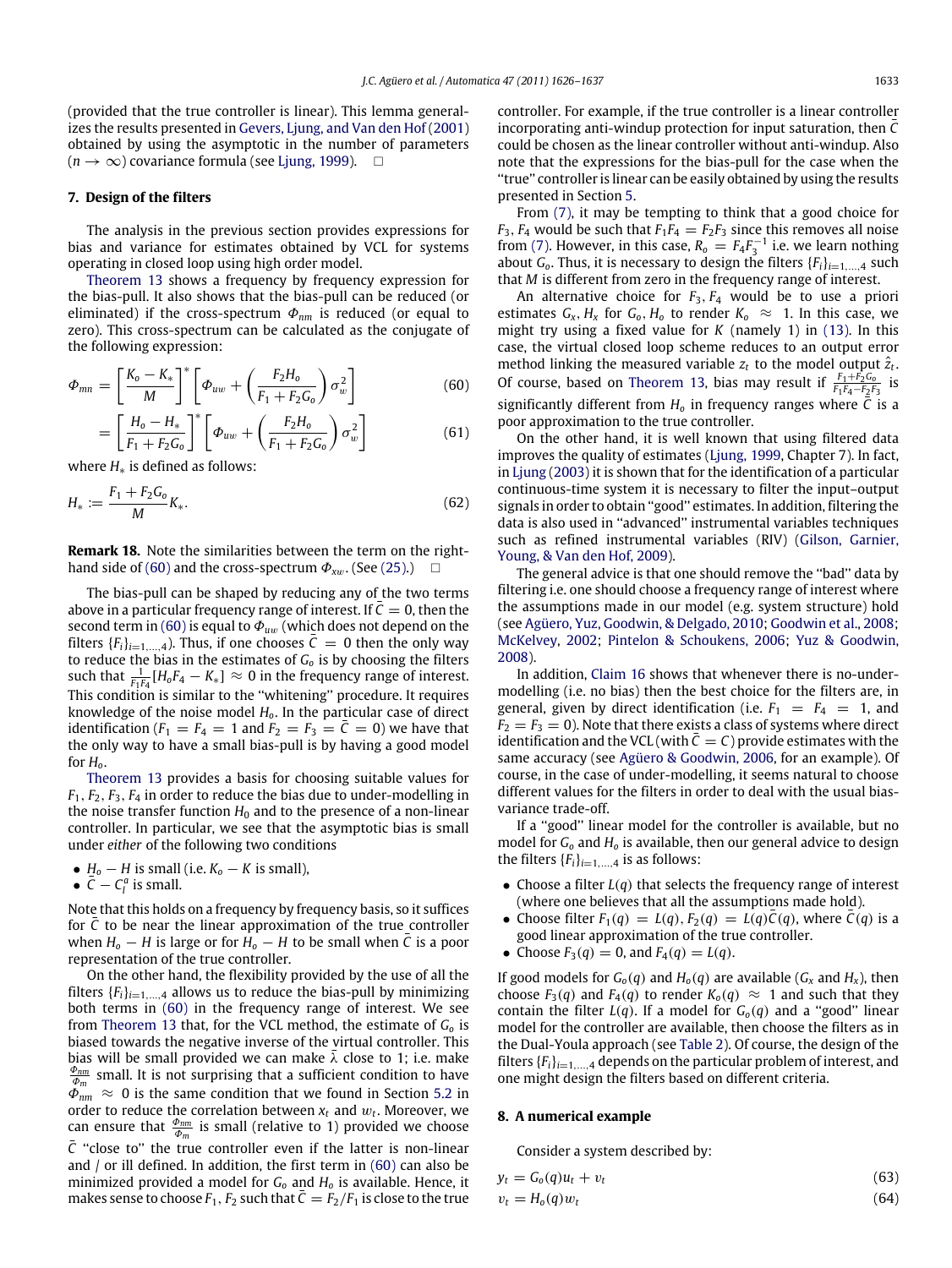<span id="page-8-0"></span>

**Fig. 4.** System utilized in the numerical example.

where

$$
G_o(q) = \frac{b_1^o q^{-1}}{1 + a_1^o q^{-1}}
$$
\n(65)

$$
H_o(q) = \frac{0.3814 + 0.3103q^{-1}}{1 - 0.8571q^{-1} + 0.5488q^{-2}}
$$
(66)

and  $a_1^o = -1.105$ ,  $b_1^o = 0.3155$ , and  $w_t$  is zero mean Gaussian white noise with variance  $\sigma_w^2$ .

Since the system is unstable, we perform the identification in closed loop using the following nominal control law:

$$
u_t = C(q)[r_t - y_t]
$$
\n(67)

where the reference signal is zero mean Gaussian white noise with variance  $\sigma_r^2 = 1$  and  $C(q) = \frac{0.3q^{-1}}{1 - 0.5q^{-1}}$ <sup>1</sup>−0.5*q*−<sup>1</sup> . However, we will assume that *C*(*q*) is implemented over a communication network. Our motivation for this choice is the observation that control over networks has become a topic of considerable research interest in the last few years (see e.g. [Schenato,](#page-10-41) [Sinopoli,](#page-10-41) [Franceschetti,](#page-10-41) [Poolla,](#page-10-41) [&](#page-10-41) [Sastry,](#page-10-41) [2007\)](#page-10-41). In this area, the controller receives and sends signals through a network (see [Fig. 4\)](#page-8-0). This means that the controller and the process can be located at distant points. A common drawback of this approach is that some data in the up-link (from plant to controller) or in the down-link (from controller to plant) may be missing due to packet loss. In this case, it is necessary to have ''smarter'' controllers and actuators. We will capture the idea of data dropouts in our control law. In the case that a control signal  $u_t$  is missed, it is common to hold the previous value for the input signal. For illustrative purposes, we use instead an actuation given by the average of the previous 10 control actions. We assume that the missing data satisfies a Bernoulli distribution with probability of loss data *P*.

We test the PEM-direct, RIV and the VCL identification techniques for two scenarios:

- Nominal case: No-under-modelling in  $G_0$ , and there is no missing data ( $v_t = 1$ ,  $\forall t$ ).
- Non-nominal case: Under-modelling in G<sub>0</sub> i.e. the data is generated by a system given by *G*<sub>*o*</sub>(*q*)*D*(*q*) where *D*(*q*) =  $\frac{0.5609 + 0.3038q^{-1}}{1 - 0.1353q^{-1}}$  and there is missing data *P* = 0.5.

In order to illustrate the impact of under-modelling of *H<sup>o</sup>* we use the simplest noise model for the different techniques under study. For VCL we use an output error model (i.e.  $K = 1$  for VCL), and for direct identification and RIV we use an ARX model (since OE models are not suitable for unstable processes). We use a model for *G* with the same structure as *G<sup>o</sup>* (see [Fig. 5\)](#page-8-1).

For PEM-direct we use the following algorithm:

$$
\hat{\rho} = \arg\min_{\rho} \sum_{t=1}^{N} (\varepsilon_t^F)^2
$$
\n(68)

where

$$
\varepsilon_t^F = L(q)\varepsilon_t \tag{69}
$$

$$
\varepsilon_t = A(q, \rho)y_t - B(q, \rho)u_t \tag{70}
$$

and  $A(q, \rho) = 1 + a_1 q^{-1}, B(q, \rho) = b_1 q^{-1}.$ 

For the RIV method we use the following iterative procedure to estimate ρ*<sup>o</sup>* [\(Gilson](#page-10-35) [et al.,](#page-10-35) [2009\)](#page-10-35):

(1) Choose an initial value for  $\hat{\rho}$ .

(2) Calculate the transfer function  $G(q, \hat{\rho})$ .

<span id="page-8-1"></span>

Fig. 5. Left side: Bode diagram of  $G_0$  (red-solid line) and  $G_0D$  (magenta-dashed line), and the filter  $L(q)$  (black-dash-dotted line). Right side: Bode diagram of Ho. (For interpretation of the references to colour in this figure legend, the reader is referred to the web version of this article.)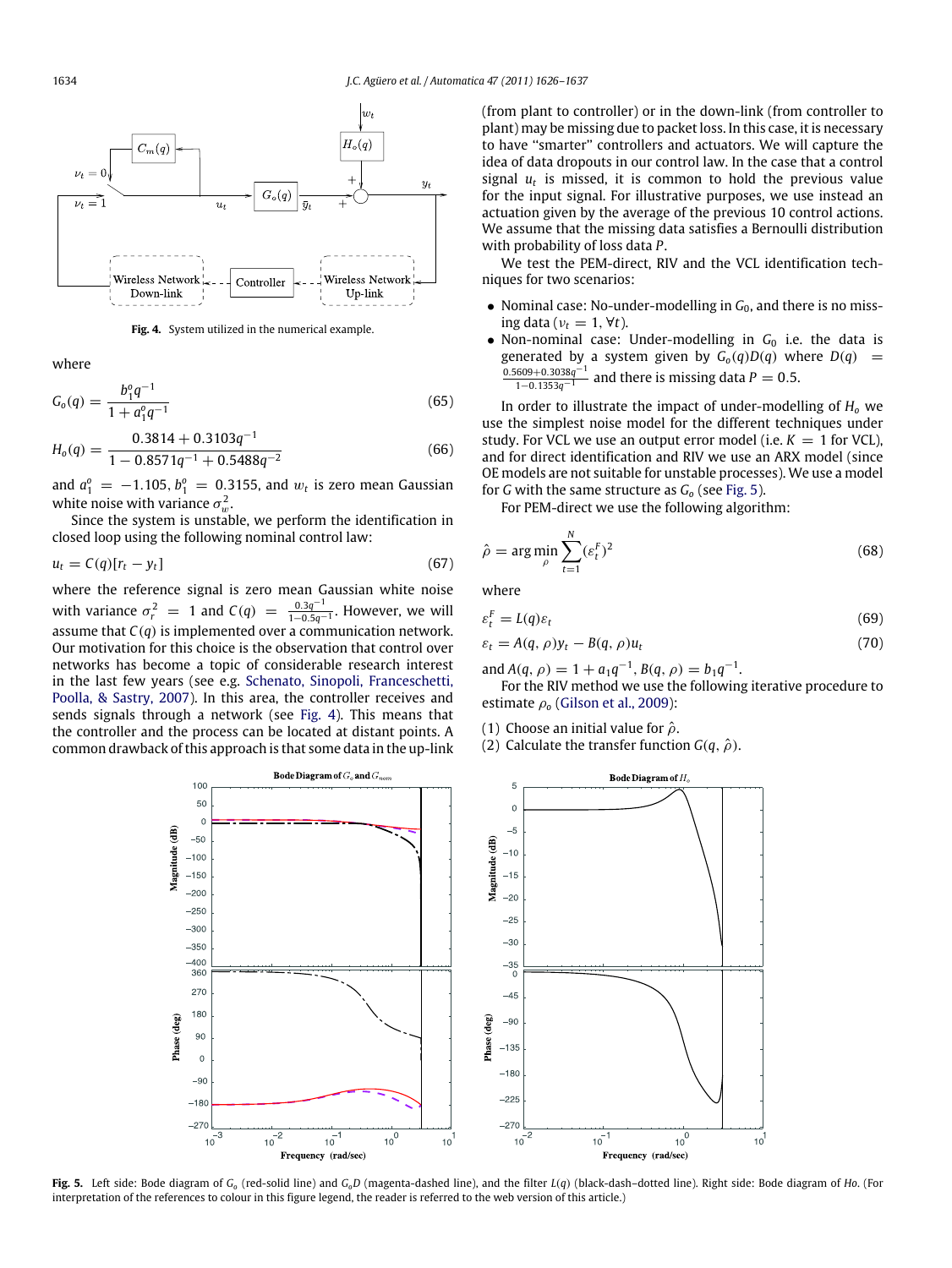*J.C. Agüero et al. / Automatica 47 (2011) 1626–1637* 1635

<span id="page-9-0"></span>

<span id="page-9-1"></span>**Fig. 6.** Bode-magnitude plot of *<sup>G</sup><sup>o</sup>* (black-dashed line) and *<sup>G</sup>*ˆ for different Monte Carlo simulations for PEM-direct (left-hand plot, blue line), VCL (plot in the middle, green line), and RIV (right-hand plot, magenta) in non-nominal conditions using *N* = 100 data points. (For interpretation of the references to colour in this figure legend, the reader is referred to the web version of this article.)



**Fig. 7.** Relative error  $R_e$  for different values of  $\gamma$  under nominal conditions (*N* = 100: top-left plot, *N* = 1000: top-right plot) and non-nominal conditions (*N* = 100: bottom-left plot,  $N = 10000$ : bottom-right plot) conditions. VCL (black-solid line), PEM-direct (blue-dashed line), RIV (magenta-dash-dotted line). (For interpretation of the references to colour in this figure legend, the reader is referred to the web version of this article.)

- (3) Calculate the transfer functions  $T(q) = \frac{GC}{1+GC}$  and  $S(q) =$  $1 - T(q)$ .
- (4) Calculate the signals  $y_t^r = T(q)r_t$  and  $u_t^r = S(q)r_t$ .
- (5) Calculate the vectors  $\varphi_t = [L(q)u_{t-1} L(q)y_{t-1}]^T$  and  $z_t^k =$  $[L(q)u_{t-1}^r - L(q)y_{t-1}^r]^T$ .
- (6)  $\hat{\rho}_k = [\sum z_t^k \varphi_t^T]^{-1} \sum z_t^k L(q) y_t.$
- (7) Set  $\rho = \hat{\rho}_k$  go to step (2) until convergence.
- For the VCL method we choose  $F_1(q) = L(q), F_2 = 0.6L(q)$ ,  $F_3(q) = 0, F_4(q) = L(q)$ . Thus, we have that  $\bar{C} = 0.6$  which is the dc gain of the linear controller in the loop when there is no missing data.

For all of the techniques we choose the filter *L*(*q*) as a Butterworth filter of third order and having a cut-off frequency  $0.4/\pi$ [1/s]. We analyse the performance of all algorithms for  $N = 100$  and  $N = 10000$  data points by using 100 Monte Carlo experiments for different values of  $\gamma$  given by

$$
\gamma = \frac{\hat{\sigma}_v^2}{\hat{\sigma}_y^2} \tag{71}
$$

where  $\hat{\sigma}_{v}^{2}$  and  $\sigma_{\bar{y}}^{2}$  are estimates of the noise and noise-free-output  $(\bar{y}_t = y_t - v_t)$  variance obtained from the data.

[Fig. 6](#page-9-0) shows the Bode-magnitude diagram for the estimates of 100 Monte Carlo runs for different values of  $\gamma$  obtained in the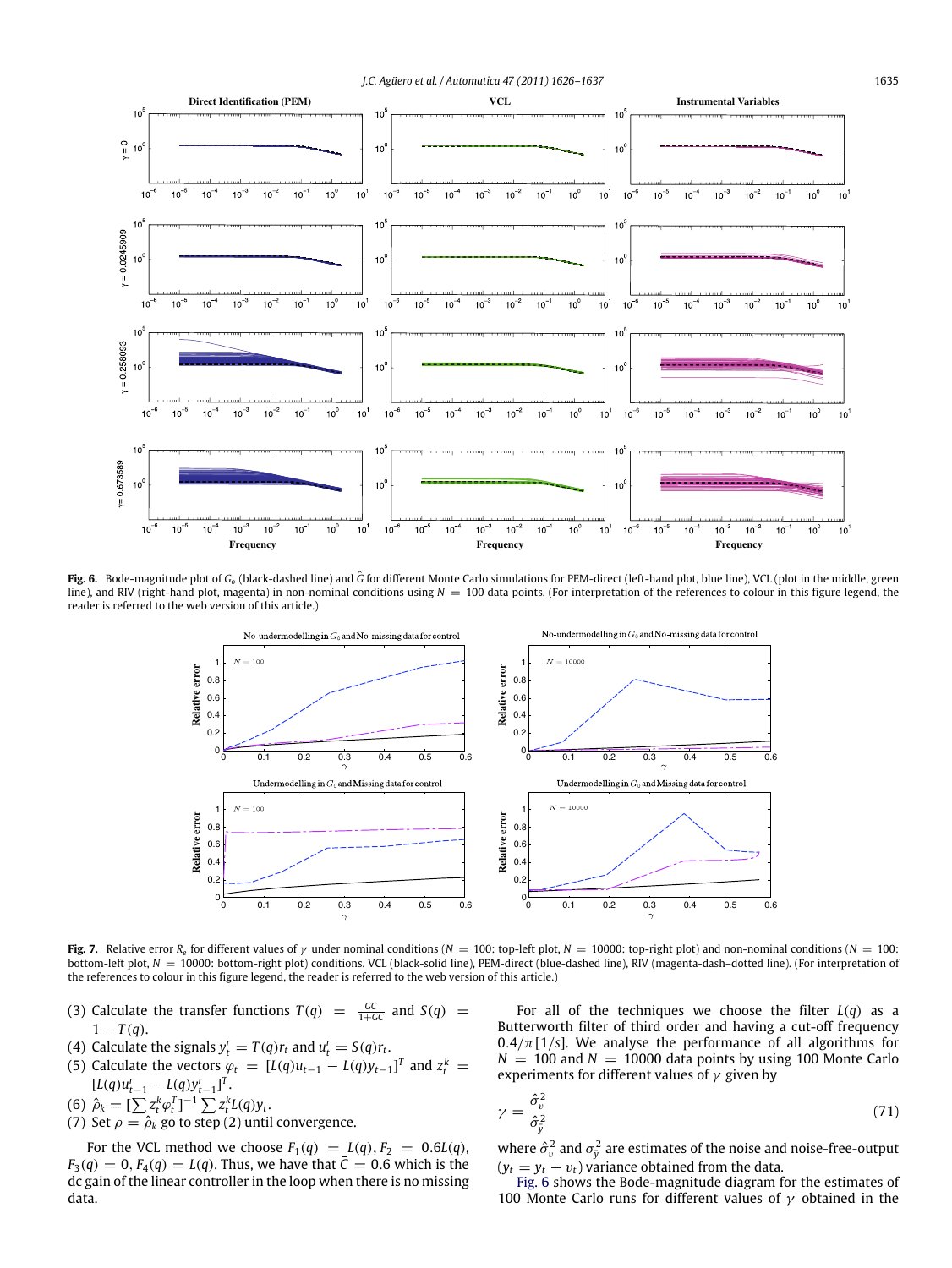non-nominal case using  $N = 100$ . We see that the VCL method provides the most accurate estimates.

We calculate the average 2-norm of the relative error for the models obtained given by:

$$
R_e = \frac{1}{2\pi N_s} \sum_{k=1}^{N_s} \int_{-\pi}^{\pi} \left| \frac{\hat{G}_k - G_o}{G_o} \right|^2 d\omega
$$
 (72)

where  $N_{\scriptscriptstyle\rm S}$  is the number of Monte Carlo simulations, and  $\hat G_k$  is the corresponding model obtained from the data in each experiment. This is plotted in [Fig. 7](#page-9-1) as a function of  $\gamma$ .

We see from [Fig. 7](#page-9-1) that PEM-direct method provides good estimates when the noise is small. However, the quality of the estimates deteriorates when the noise is large.

We see that, under nominal conditions and large data-length, the RIV technique provides good estimates. However, in the nonnominal case and for short data-length the estimates are not satisfactory.

On the other hand, the estimates obtained by VCL are good in both scenarios irrespective of data-length.

#### <span id="page-10-23"></span>**9. Conclusions**

In this paper we have presented a general method (the Virtual Closed Loop method) to perform identification of systems operating in closed loop. The method is sufficiently general to be applied to different types of systems. We have presented a correlation analysis of the signals of interest, analysed asymptotic bias due to feedback and noise model mismatching, and also the impact on the variance of *<sup>G</sup>*ˆ at different frequencies. We have shown that the new parametrization generalizes known methods for closed loop identification and also offers additional flexibility. A numerical example has confirmed the claimed merits of the approach.

#### **References**

- <span id="page-10-19"></span>Agüero, J. C. (2005). System identification methodologies incorporating constraints. *Ph.D. thesis*. School of Electrical Engineering and Computer Science. The University of Newcastle. Australia.
- <span id="page-10-20"></span>Agüero, J. C., & Goodwin, G. C. (2004). Virtual closed loop identification: a subspace approach. In *Proceedings of the 43rd IEEE conference on decision and control. CDC. Atlantis, Paradise Island, Bahamas* (pp. 364–369).
- <span id="page-10-40"></span>Agüero, J. C., & Goodwin, G. C. (2006). On the optimality of open and closed loop experiments in system identification. In *45th IEEE conference on decision and control. CDC. San Diego, California*.
- <span id="page-10-7"></span>Agüero, J. C., & Goodwin, G. C. (2007). Choosing between open and closed loop experiments in linear system identification. *IEEE Transactions on Automatic Control*, *52*(8), 1475–1480.
- <span id="page-10-22"></span>Agüero, J. C., Goodwin, G. C., & Van den Hof, P. M. J. (2008). Virtual closed loop identification: a generalized tool for identification in closed loop. In *Proceedings of the 47th IEEE conference on decision and control. CDC*.
- <span id="page-10-36"></span>Agüero, J. C., Yuz, J. I., Goodwin, G. C., & Delgado, R. A. (2010). On the equivalence of time and frequency domain maximum likelihood estimation. *Automatica*, *46*(2), 260–270.
- <span id="page-10-27"></span>Forssell, U. (1999). Closed-loop identification. Methods, theory, and applications. *Ph.D. thesis*. Linköping University. Linköping.
- <span id="page-10-2"></span>Forssell, U., & Ljung, L. (1999). Closed loop identification revisited. *Automatica*, *35*, 1215–1241.
- <span id="page-10-16"></span>Forssell, U., & Ljung, L. (2000). A projection method for closed loop identification. *IEEE Transactions on Automatic Control*, *45*(11), 2101–2106.
- <span id="page-10-8"></span>Gevers, M. (2005). Identification for control: from the early achievements to the revival of experiment design. *European Journal of Control*, *11*(4–5), 335–352.
- <span id="page-10-33"></span>Gevers, M., Ljung, L., & Van den Hof, P. M. J. (2001). Asymptotic variance expressions for closed-loop identification. *Automatica*, *37*(5), 781–786.
- <span id="page-10-35"></span>Gilson, M., Garnier, H., Young, P., & Van den Hof, P. M. J. (2009). Refined instrumental variable method for closed-loop system identification. In *15th IFAC symposium on system identification. Saint Malo, France*.
- <span id="page-10-17"></span>Gilson, M., & Van den Hof, P. M. J. (2005). Instrumental variable methods for closedloop system identification. *Automatica*, *41*(2), 241–249.
- <span id="page-10-21"></span>Goodwin, G. C., Agüero, J. C., Welsh, J. S., Yuz, J. I., Adams, G. J., & Rojas, C. R. (2008). Robust identification of process models from plant data. *Journal of Process Control*, *18*, 810–820.
- <span id="page-10-24"></span>Goodwin, G. C., Graebe, S. F., & Salgado, M. E. (2001). *Control system design*. Upper Saddle River, NJ: Prentice Hall.
- <span id="page-10-3"></span>Goodwin, G. C., & Payne, R. (1977). *Dynamic system identification: experiment design and data analysis*. Academic Press.
- <span id="page-10-12"></span>Hansen, F., Franklin, G., & Kosut, R. (1989). Closed loop identification via the fractional representation: experiment design. In *Proceedings of the American control conference* (pp. 1422–1427).
- <span id="page-10-30"></span>Hassibi, B., Sayed, A. H., & Kailath, T. (1999). *Indefinite quadratic estimation and control. A unified approach to H*<sup>2</sup> *and H*<sup>∞</sup> *theories*. SIAM.
- <span id="page-10-31"></span>Heath, W. P. (2001). Bias of indirect non-parametric transfer function estimates for plants in closed loop. *Automatica*, *37*(10), 1529–1540.
- <span id="page-10-9"></span>Hjalmarsson, H. (2005). From experiment design to closed-loop control. *Automatica*, *41*(3), 393–438.
- <span id="page-10-10"></span>Hjalmarsson, H., Gevers, M., & De Bruyne, F. (1996). For model-based control design, closed-loop identification gives better performance. *Automatica*, *32*(12), 1659–1673.
- <span id="page-10-25"></span>Ljung, L. (1978). Convergence analysis of parametric identification methods. *IEEE Transactions on Automatic Control*, *AC-23*, 770–783.
- <span id="page-10-4"></span>Ljung, L. (1999). *System identification: theory for the user* (2nd ed.) Prentice Hall.
- <span id="page-10-34"></span>Ljung, L. (2003). Aspects and experiences of user choices in subspace identification methods. In *13th IFAC symposium on system identification. Rotterdam, The Netherlands* (pp. 1802–1807).
- <span id="page-10-37"></span>McKelvey, T. (2002). Frequency domain identification methods. *Circuits, Systems and Signal Processing*, *21*(1), 39–55.
- <span id="page-10-38"></span>Pintelon, R., & Schoukens, J. (2006). Box-jenkins identification revisited—part I: theory. *Automatica*, *42*(1), 63–75.
- <span id="page-10-41"></span>Schenato, L., Sinopoli, B., Franceschetti, M., Poolla, K., & Sastry, S. (2007). Foundations of control and estimation over lossy networks. *Proceedings of the IEEE*, *95*(1), 163–187.
- <span id="page-10-13"></span>Schrama, R. J. P. (1991). An open-loop solution to the approximate closed-loop identification problem. In *Identification and system parameter estimation 1991. Budapest, Hungary* (pp. 761–766).
- <span id="page-10-28"></span>Söderström, T. (2002). *Discrete-time stochastic systems: estimation and control* (second ed.) Prentice Hall.
- <span id="page-10-18"></span><span id="page-10-5"></span>Söderström, T., & Stoica, P. (1989). *System identification*. Prentice-Hall International. Söderström, T., Stoica, P., & Trulsson, E. (1987). Instrumental variable methods for closed-loop systems. In *Proc. 10th IFAC world congress. Munich, Germany* (pp. 363–368).
- <span id="page-10-29"></span>Stuart, A., Ord, J. K., & Arnold, S. (1999). *Kendall's advanced theory of statistics*: *vol. 2A*. Edward Arnold.
- <span id="page-10-6"></span>Van den Hof, P. M. J. (1998). Closed-loop issues in system identification. *Annual Reviews in Control*, *22*, 173–186.
- <span id="page-10-11"></span>Van den Hof, P. M. J., & Schrama, R. J. P. (1995). Identification and control-closed loop issues. *Automatica*, *31*(12), 1751–1770.
- <span id="page-10-14"></span>Van Donkelaar, E. T., & Van den Hof, P. M. J. (2000). Analysis of closed-loop identification with a tailor-made parameterization. *European Journal of Control*, *6*(1), 54–62.
- <span id="page-10-32"></span>Welsh, J. S., & Goodwin, G. C. (2002). Finite sample properties of indirect nonparametric closed-loop identification. *IEEE Transactions on Automatic Control*, *47*(8), 1277–1292.
- <span id="page-10-26"></span>White, H. (1996). *Estimation, inference and specification analysis*. Cambridge University Press.
- <span id="page-10-39"></span>Yuz, J. I., & Goodwin, G. C. (2008) Robust identification of continuous-time systems from sampled data. In H. Garnier, & L. Wang (Eds.), *Continuous-time model identification from sampled data* (pp. 67–89). Springer, (Chapter 3).
- <span id="page-10-15"></span>Zheng, W. X., & Feng, C. B. (1995). A bias-correction method for indirect identification of closed-loop systems. *Automatica*, *31*(7), 1019–1024.



<span id="page-10-0"></span>**Juan C. Agüero** was born in Osorno, Chile. He obtained the professional title of Ingeniero civil electrónico and a Master of engineering from the Universidad Técnica Federico Santa María (Chile) in 2000, and a Ph.D. from The University of Newcastle (Australia) in 2006. He gained industrial experience from 1997 to 1998 in the copper mining industry at El Teniente, Codelco (Chile). He is currently working as a Research Academic at The University of Newcastle (Australia). His research interests include System Identification and Control.



<span id="page-10-1"></span>**Graham C. Goodwin** obtained a B.Sc. (Physics), B.E. (Electrical Engineering), and Ph.D. from the University of New South Wales. He is currently Professor Laureate of Electrical Engineering at the University of Newcastle, Australia and is Director of an Australian Research Council Centre of Excellence for Complex Dynamic Systems and Control. He holds Honorary Doctorates from Lund Institute of Technology, Sweden and the Technion Israel. He is the co-author of eight books, four edited books, and many technical papers. Graham is the recipient of Control Systems Society 1999 Hendrik Bode Lecture Prize, a Best

Paper award by IEEE Transactions on Automatic Control, a Best Paper award by Asian Journal of Control, and 2 Best Engineering Text Book awards from the International Federation of Automatic Control in 1984 and 2005. In 2008 he received the Quazza Medal from the International Federation of Automatic Control and in 2010 he received the IEEE Control Systems Award. He is a Fellow of IEEE; an Honorary Fellow of Institute of Engineers, Australia; a Fellow of the International Federation of Automatic Control, a Fellow of the Australian Academy of Science;